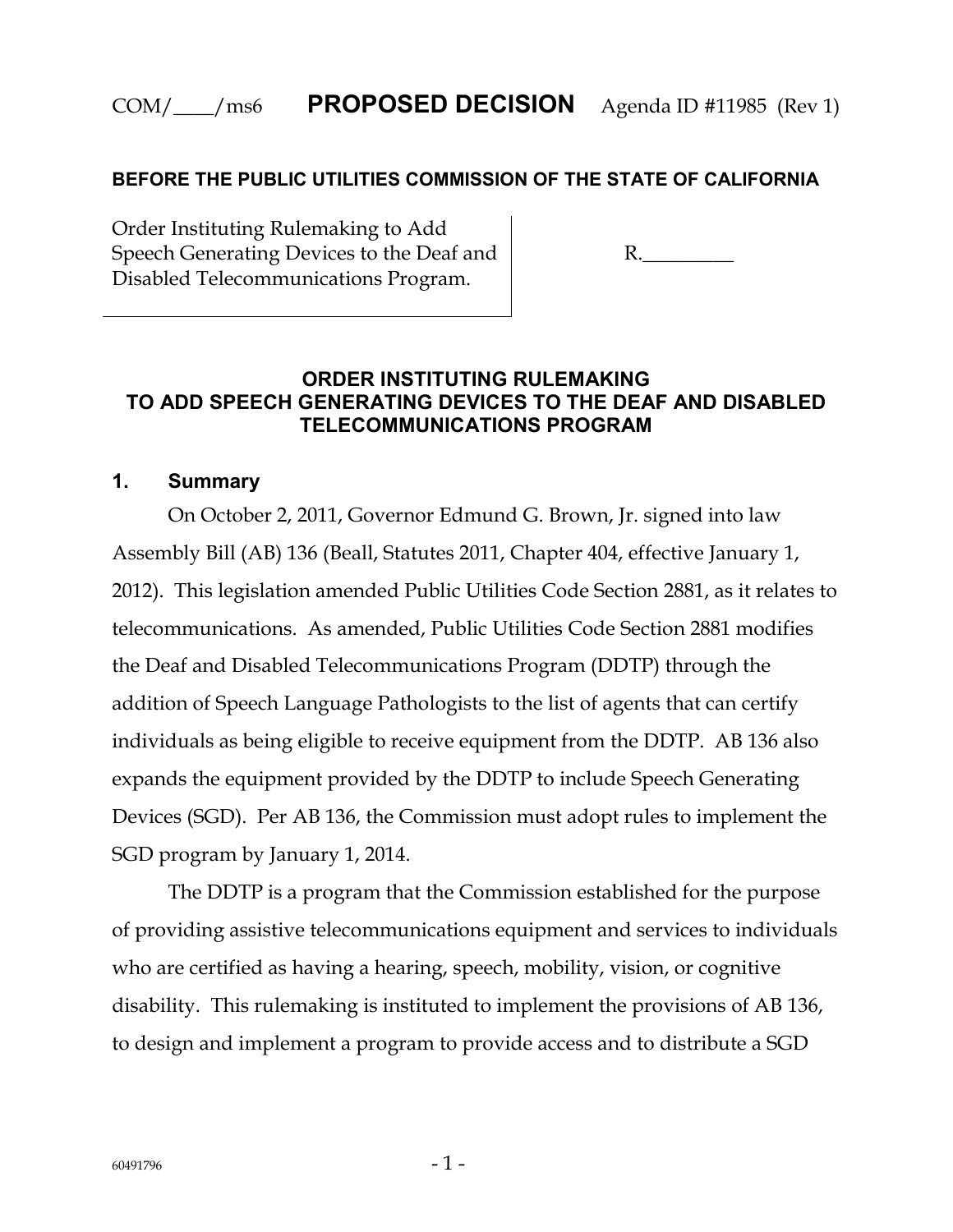$\overline{a}$ 

device to any subscriber who is certified as having a speech disability requiring this device.

### **2. Background**

#### **2.1. Establishment of the Deaf and Disabled Telecommunications Program**

The Deaf and Disabled Telecommunications Program (DDTP) offers assistive telecommunications services and equipment to California residents who are certified as having a hearing, speech, mobility, vision, or cognitive disability. The Commission established a program to provide specialized equipment to persons who are deaf and hard of hearing through Commission decisions issued during the 1980's. Subsequently, the Legislature codified the program through enactment of several provisions in Public Utilities Code Section 2881 et seq. <sup>1</sup> To implement these legislative mandates, the Commission created the DDTP and its advisory committees. The legislative mandates governing the DDTP currently include:

- a. Section 2881(a), which authorizes the provision of Teletypewriters (TTYs) to deaf or hard-of-hearing individuals;
- b. Section 2881(b), which uses third-party intervention, also known as the California Relay Service (CRS), to connect telephone consumers who are deaf, hard-of-hearing, or speech-impaired with other parties; and
- c. Section 2881(c), which authorizes the provision of other specialized telecommunications equipment to consumers with hearing, vision, mobility, speech, or cognitive disabilities.

<sup>&</sup>lt;sup>1</sup> All statutory references are to the Public Utilities Code, unless otherwise noted.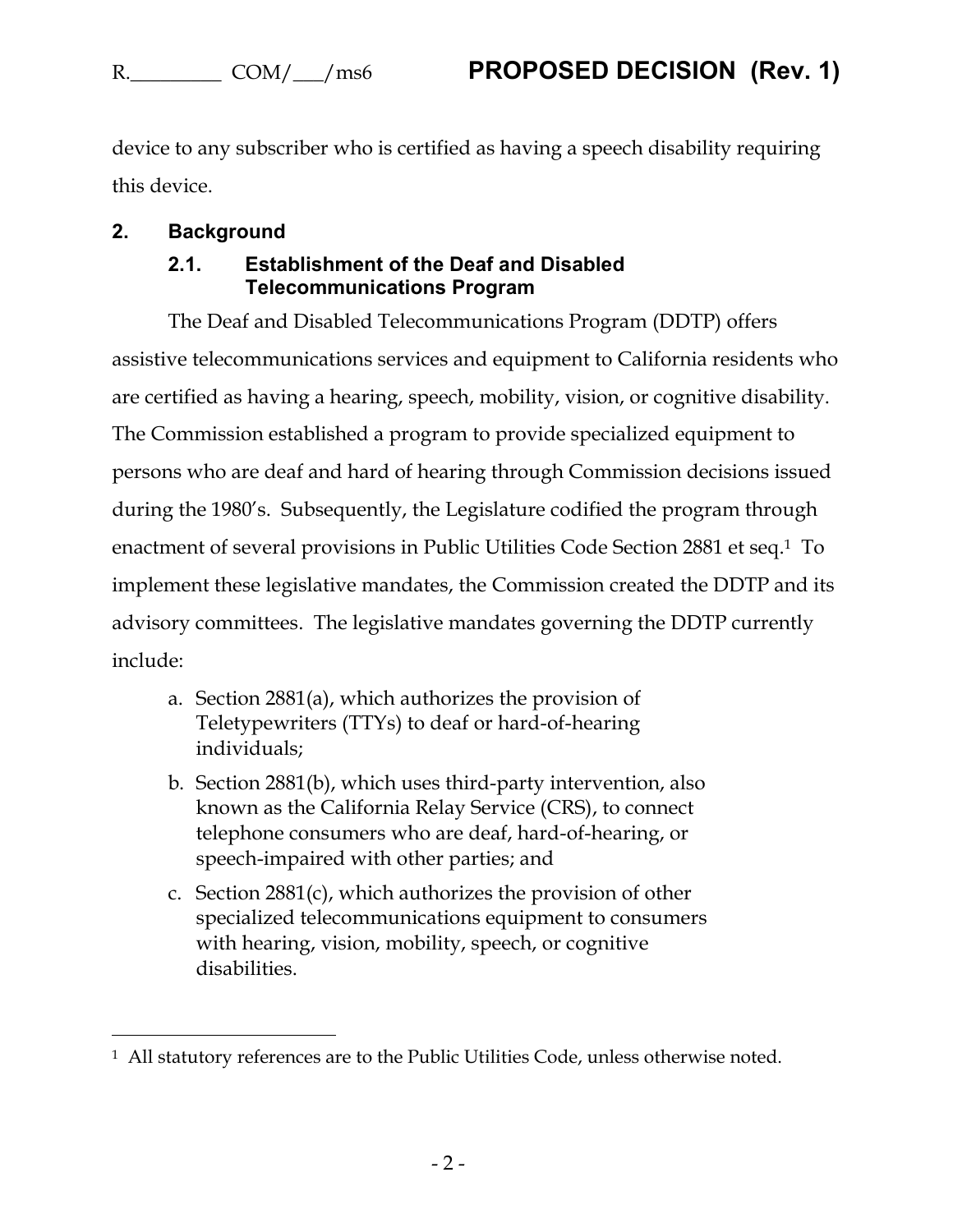The DDTP is funded via a surcharge on end-user telephone bills in California. Pursuant to Senate Bill 669 (1999) and Assembly Bill (AB) 1734 (2002), the DDTP Committee Fund, was created to hold these surcharge funds. The current DDTP surcharge rate is 0.20%, is designated as the "California Relay Service and Communications Devices Fund," and is capped at 0.50%. Additional information regarding key DDTP legislation is summarized in Attachment A.

Prior to enactment of AB 136, Section 2881(d) required that the DDTP would provide specialized telecommunications equipment such as amplified phones, speakerphones, and TTYs to consumers with hearing, vision, mobility, speech or cognitive disabilities. This equipment is provided through the DDTP's California Telephone Access Program (CTAP). A dual-party relay system, now called the CRS, connects TTY users with any other telephone user.

#### **3. Expansion of the DDTP Pursuant to AB 136**

AB 136 expands DDTP services to also include Speech Generating Devices (SGD), which, due to their medical nature, were previously outside the scope of the type of equipment provided by the DDTP.

AB 136 (2011) adds Speech Language Pathologists (SLP) to the list of Program Certifying Agents and expands the program to individuals with speech disabilities for the provision of SGDs, accessories, mounting systems, and specialized telecommunications equipment.

With the institution of AB 136, the annual DDTP expenditures will increase by approximately \$12 million on an annualized basis. The fiscal year 2013 - 2014 budget includes \$6.4 million, assuming SGD rules are in place by January 1, 2014, as required by the legislation. The current DDTP surcharge is expected to cover this increase in DDTP expenditures. As discussed later in Section 5.3 of this Order Instituting Rulemaking (OIR), this proceeding may be

- 3 -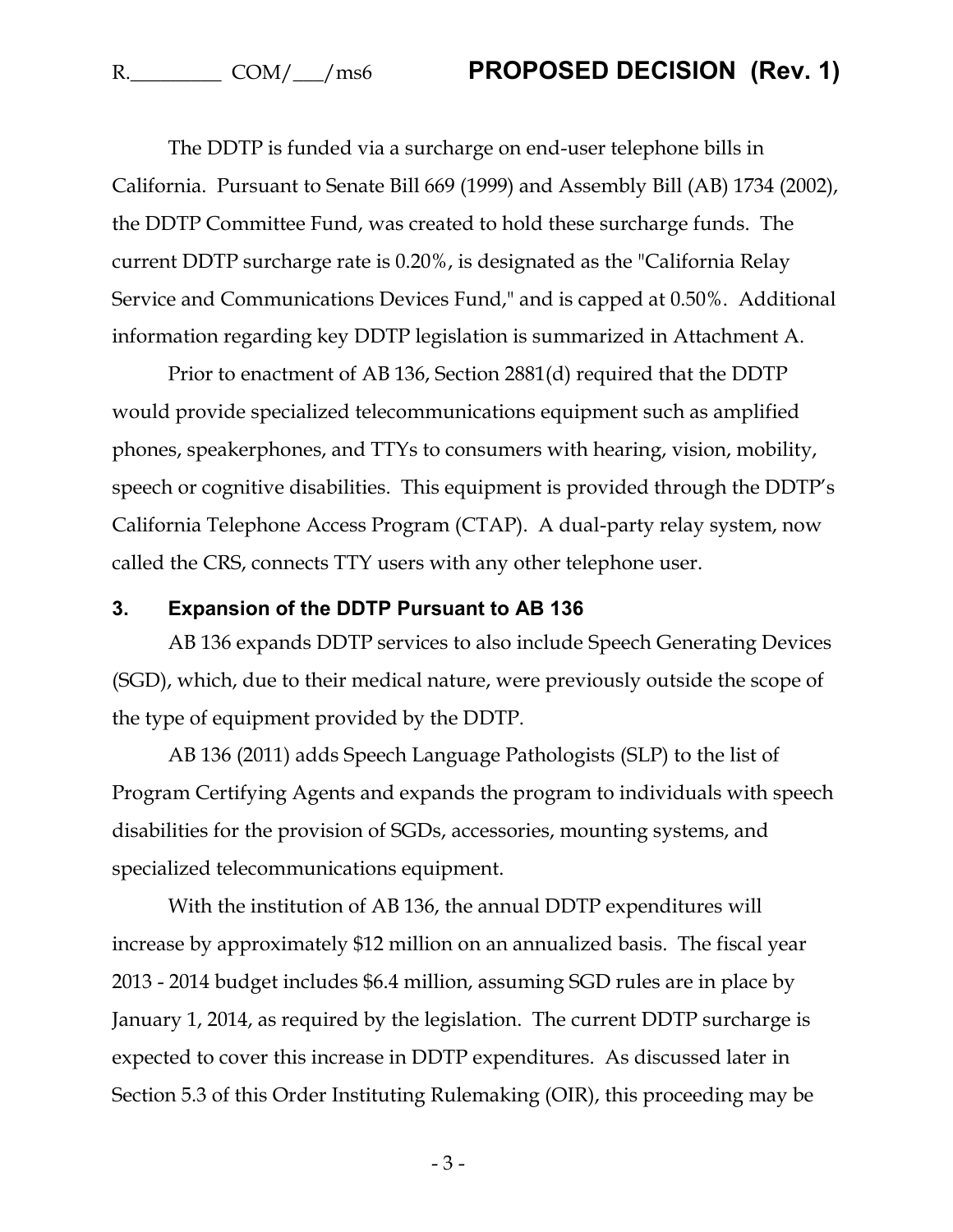split into two phases in order to comply with the requirements of the legislation in a timely manner.

AB 136 provides opportunities and challenges for the DDTP. Namely, SGDs are beyond the scope of equipment that the DDTP program has provided in the past. The durable medical nature of these often custom devices, combined with the price (some estimates range from \$8,000-\$12,000), requires the Commission to develop a unique set of rules, guidelines and procedures for SGD distribution within the current DDTP framework. Earlier this year, the Commission held two forums in Northern and Southern California to receive comments from interested participants regarding SGD distribution. These forums included panelists representing clients, SLP and the SGD manufacturer/providers. During these forums, the Commission sought input from all attendees about how DDTP's SGD distribution program might function. All of the manufacturers present urged the Commission to work with all entities involved (users, manufacturers and SLP) to develop program rules. Many of the participants at both forums expressed reluctance to participate in a formal Commission proceeding because of the of time and expense.

#### **4. Proposed AB 136 Modifications to DDTP**

Given the legislative mandate of AB 136 to have rules in place by January 1, 2014 for adding SGD to the DDTP, we urge parties interested in commenting on the structure of the DDTP's SGD distribution model to respond to or comment on the following questions and proposals in their opening and reply comments. We also anticipate receiving input via the working group.

#### **4.1. Certificate**

In order to be eligible for DDTP equipment and/or services, California residents must first be certified as having a speech, hearing, vision, mobility, or

- 4 -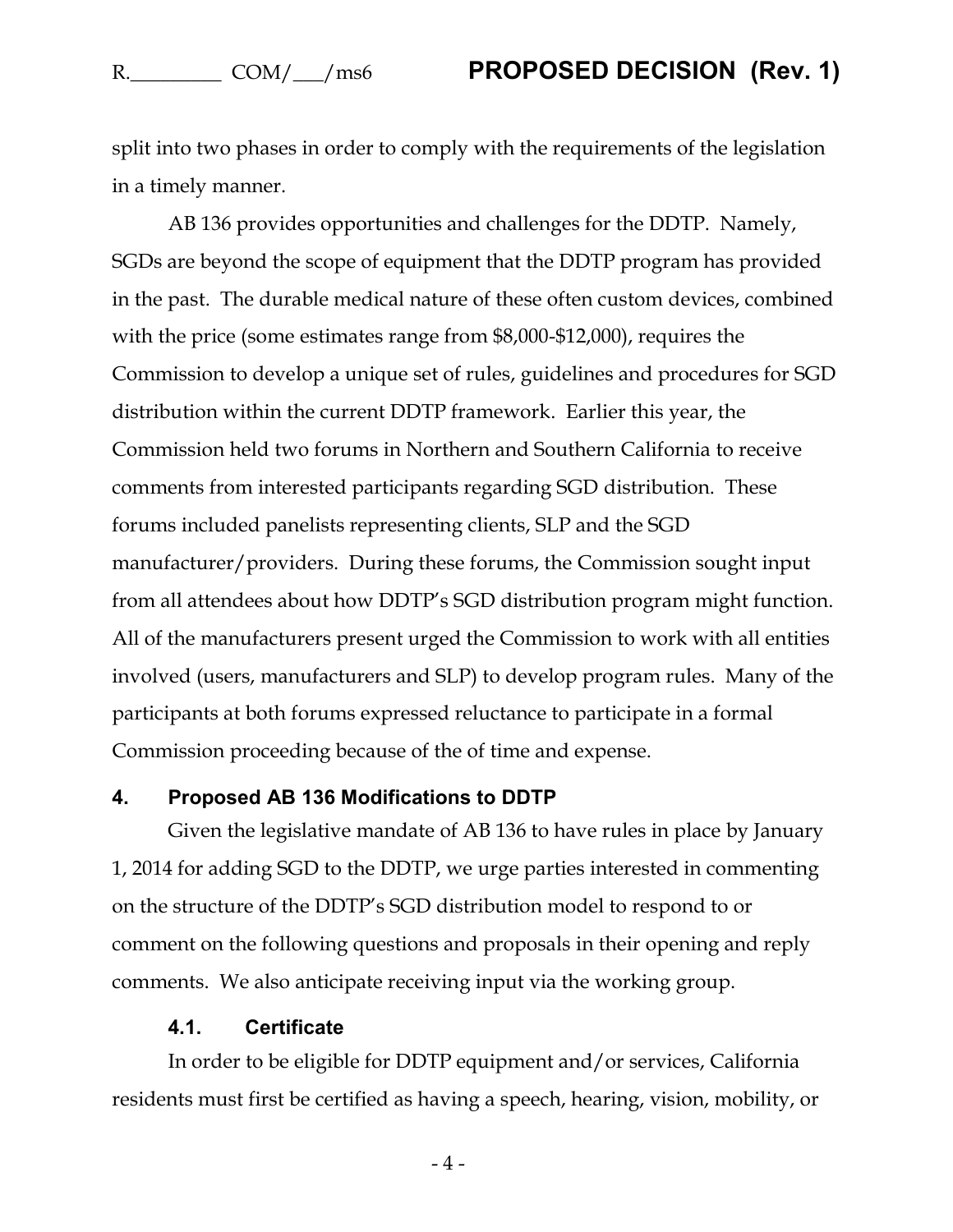cognitive disability. Prior to AB 136, the DDTP only accepted certifications from licensed physicians and qualified State or Federal agencies.

AB 136 adds licensed SLPs to the list of entities the DDTP accepts certifications from. The legislation also states that SGDs should be "appropriate to meet the subscriber's needs for access to, and use of, the telephone network, based on the recommendation of a licensed speech-language pathologist."

a. Should the DDTP limit acceptance of certifications for SGDs to only SLPs who hold a Certificate of Clinical Competence (CCC)?

### **4.2. Definition of Qualified State or Federal Agency**

In the past, the only State or Federal agencies from which the DDTP has accepted certifications are the Department of Rehabilitation, whose counselors may certify, and the California School for the Deaf Fremont/Riverside, where a Superintendent or audiologist may certify. The DDTP also has accepted certifications from licensed individuals from the following groups: medical doctors, optometrists, audiologists, hearing aid dispensers, physician assistants, and, with the inception of AB 136, SLPs.

a. For purposes of SGD certification, are there any other State or Federal agencies or professions from which the DDTP should accept certification?

#### **4.3. SGDs with Telecommunications Component**

The DDTP largely provides only landline-based telecommunications equipment, although the DDTP now is expanding to include wireless telecommunications services. Per AB 136, SGDs must be a telecommunications device or have a telecommunications component in order to be funded by the Program.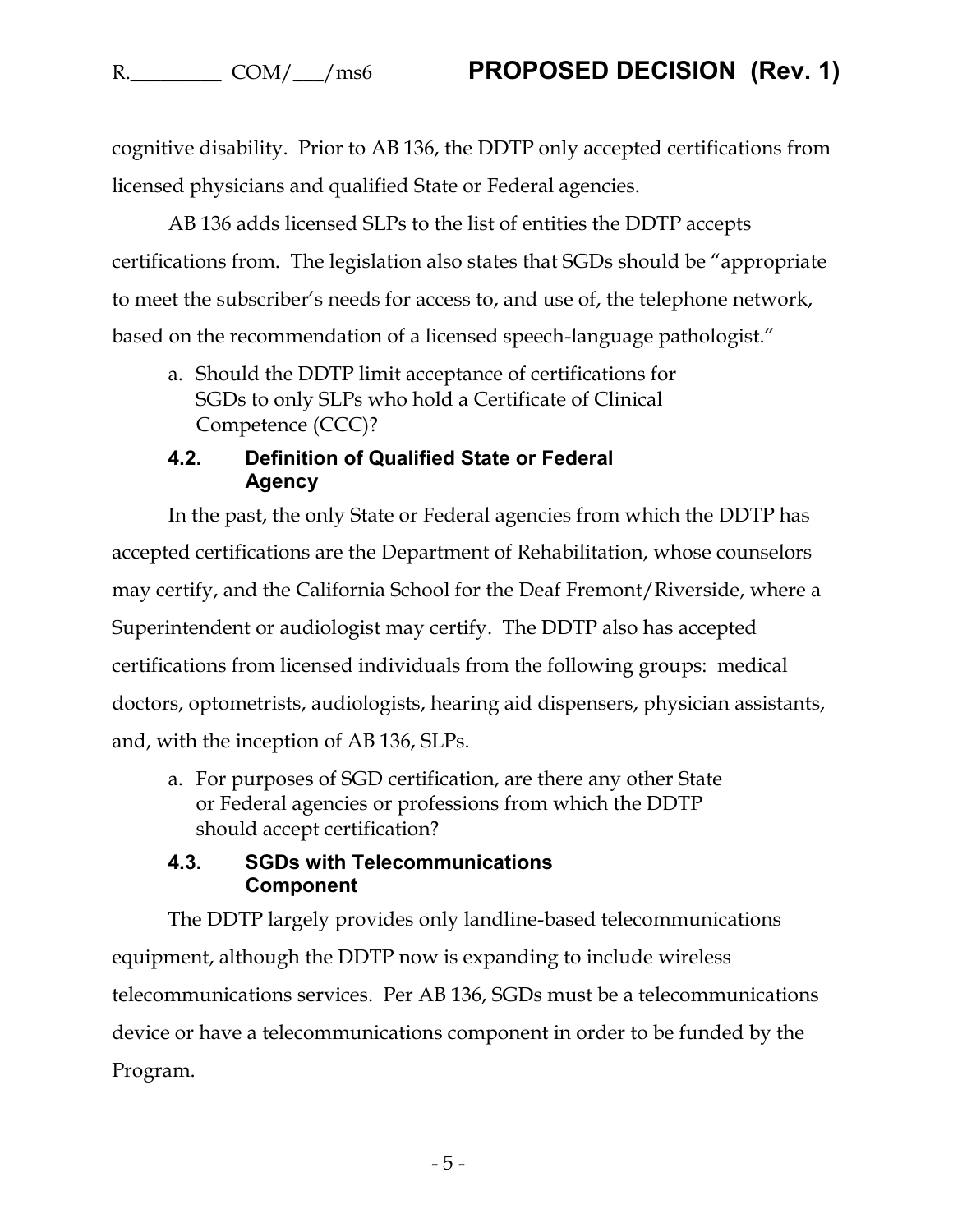- a. A process will need to be established to identify a list of SGDs that are considered to be telecommunications devices or to have a telecommunications component. Currently, we are unaware that such a list exists.
	- i. Does such a list exist? If so, provide copy of such list. If not, propose a process by which such a list can be developed.
- b. How do we determine what SGD equipment is a telecommunications device or includes a telecommunications component?
- c. What pieces of SGD equipment with a telecommunications component should be included on our list of approved devices? Should the list of approved SGD devices be re-evaluated or updated? If so, how often? What process should be used to update?

#### **4.4. SGD Distribution**

The Commission will have to develop a process to distribute SGDs, and

proposes the following:

#### **4.4.1. SGD Distribution in Cases Where the Commission is a Partial Funder**

In many cases, we anticipate that the Commission will be a partial funder

as a provider of last resort for SGDs. In cases where the Commission provides

partial funding, we propose the following SGD funding mechanism guidelines:

- a. The Commission will authorize payment of the unfunded portion of the SGD, with any Federal, State, Private insurance, or other monies applied first consistent with Section 2881(e)(1).
- b. The funds will cover the cost of the SGD equipment that is not funded by other monies identified above.
- c. The State will not pay for any costs associated with assessment, installation, training, ongoing monitoring, additional training or equipment repair etc.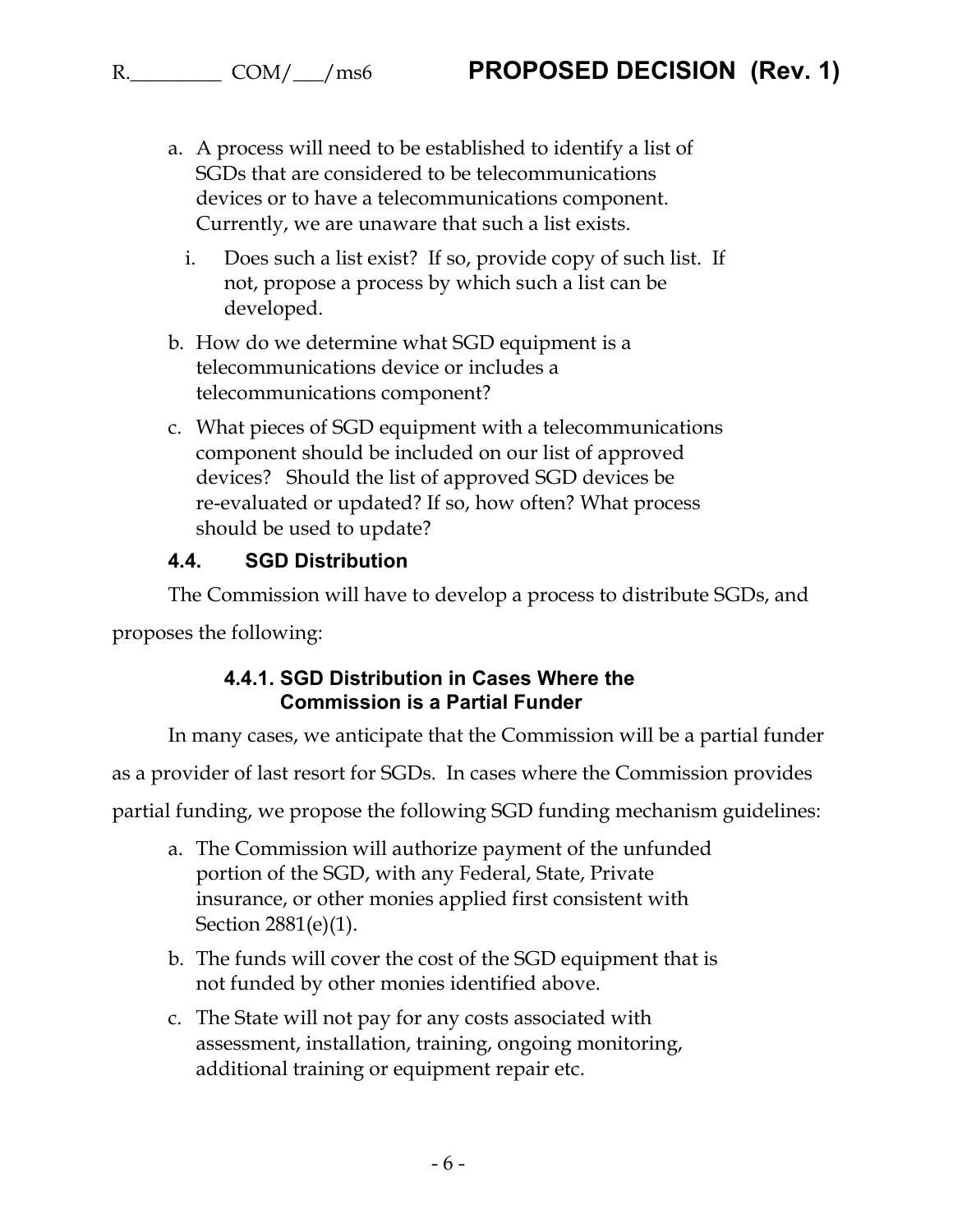- d. Given the broad range of SGD equipment assessments/prescriptions, it is not cost effective for the DDTP to inventory SGD equipment and accessories. As such, the State, through the DDTP, as a provider of last resort, and also, in many instances a partial funder, should not take ownership of the SGD equipment and/or accessories.
- e. Based on current industry practices, how are SLPs and SGD providers reimbursed for their services when public and private insurance copay, etc. are involved?
- f. What documentation and reporting requirements should be in place prior to reimbursement, and for audit purposes?
- g. What specific milestones need to be accomplished or conditions met to ensure that the SGD, including necessary accessories, is installed, operational, and meets the SGD user's requirements for functionality (including ability to use or access the telephone) prior to Commission/DDTP funding?
- h. What are the current industry practices for access or continued access to trouble-shooting and additional training, if required?
- i. What are the current (pre-AB 136) industry practices regarding payment for equipment, installation and training provided by DDTP?
- j. To whom or to what entity should the Commission issue payment for SGD equipment, accessories, and/or installation? How does this correspond to current industry practices?
- k. What are the current industry practices regarding treatment of damage or loss of DDTP provided equipment? What audit trail is there for payment of repair or replacement of such equipment?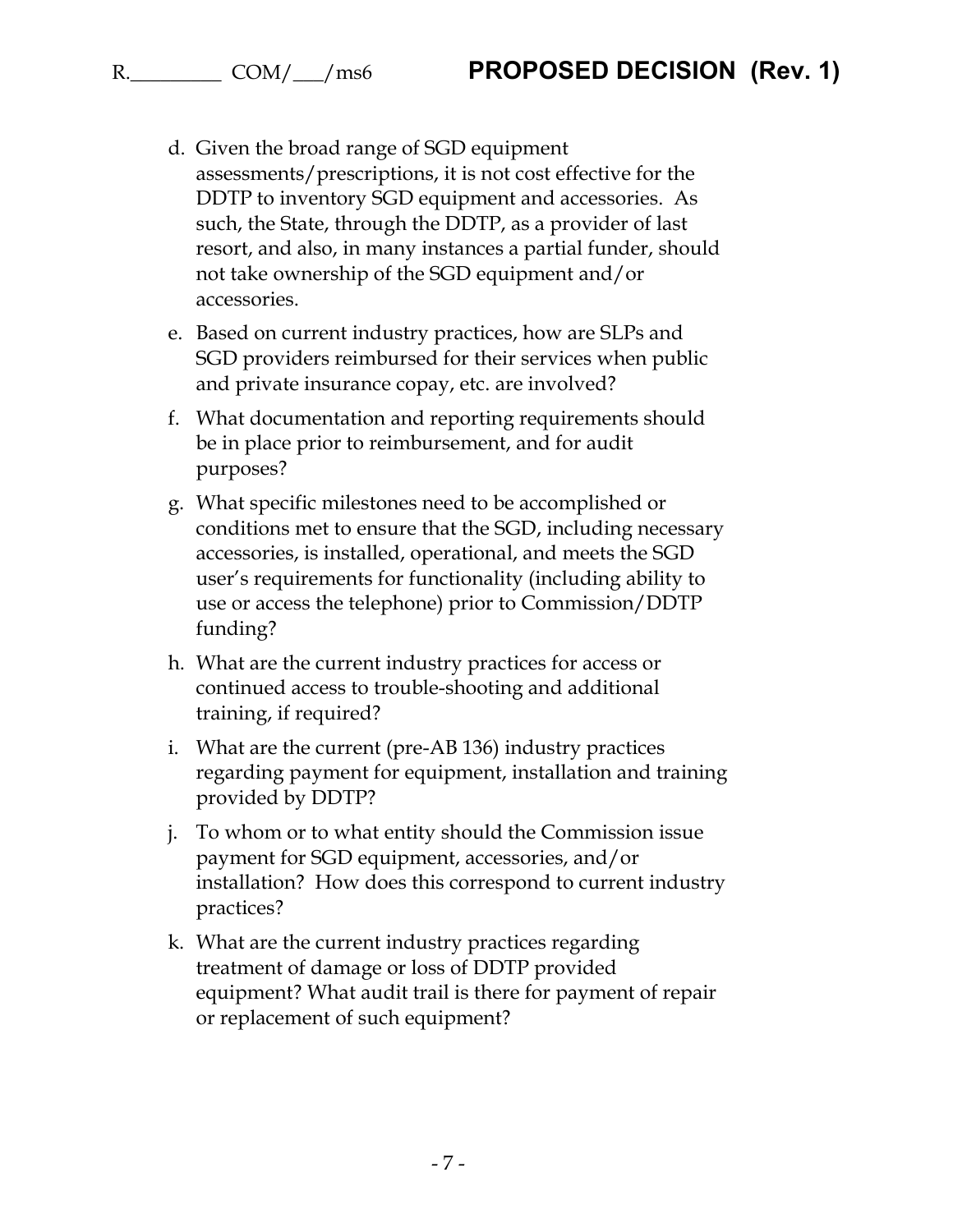#### **4.4.2. SGD Distribution in Cases Where the Commission is the Sole Funder**

- a. What are the current (pre-AB 136) industry practices regarding payment for equipment, installation and training when the Commission provides all of the funding for DDTP provided equipment, services, and training?
- b. To whom or to what entity should the Commission issue payment for SGD equipment, accessories, and installation if it is the sole provider of funds? How does this correspond to current industry practices?
- c. What are the current industry practices regarding treatment of damage or loss of DDTP provided equipment when the Commission is the sole funder? What audit trail is there for payment of repair or replacement of such equipment?
- d. If the Commission is the sole SGD funder, what documentation and reporting requirements should be in place prior to reimbursement, and for audit purposes?
- e. Provide examples of instances where there is currently no upstream funding?

#### **4.5. Criteria to Obtain SGD**

The Commission recognizes that special procedures and criteria must be

put in place for users to obtain an SGD. The Commission is proposing and seeks

comment on the following procedures:

- a. Applicant must complete a two-step application requiring both DDTP/CTAP Certification and the submittal of an SGD application with SLP-CCC signature.
- b. At a minimum, the following items shall be included on the SGD application completed by the SLP:
	- i. Applicant Name;
	- ii. Applicant's Address;
- iii. SLP-CCC Name;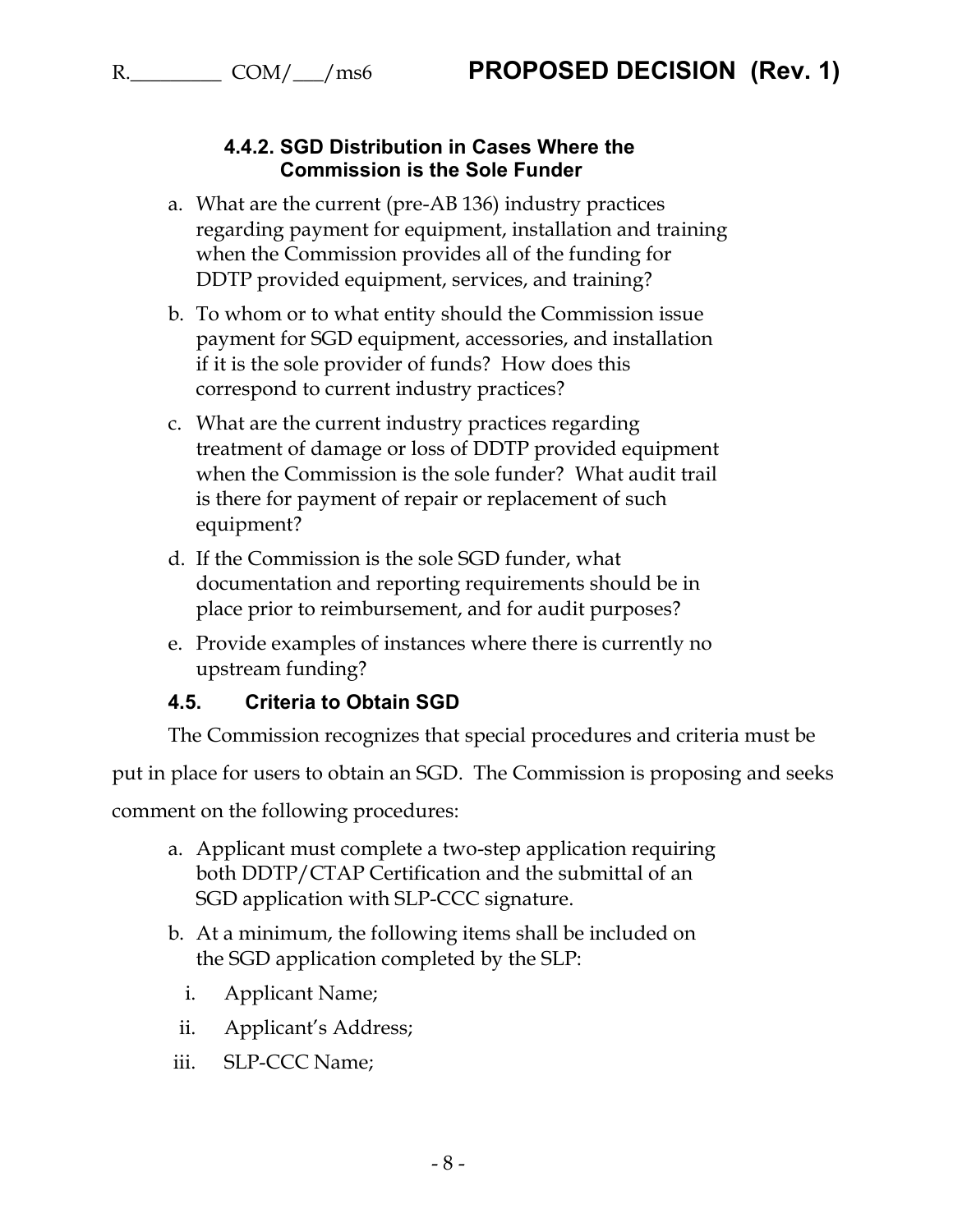- iv. SGD Equipment (Manufacturer, Device and Accessories);
- v. Documentation confirming that the SGD contains a telephone component and provides a brief description of the telephone component;
- vi. Funding source(s) in place;
- vii. Unfunded/yet to be funded amount;
- viii. Plan for set up/training/ongoing monitoring/ trouble-shooting/additional training; and
	- ix. Signatures/titles with confirmation and attestations by Certifying Agent and SGD provider of upstream funding, installation, training, trouble-shooting, etc.
- c. Applicant must submit documentation demonstrating that he/she has exhausted all available funding resources, other than that provided by the Commission.
- **4.6. Funding Sources**

#### **4.6.1. Provider of Last Resort**

Section 2881(e)(1) states that, "it is the intent of the Legislature that the commission be the provider of last resort and that eligible subscribers first obtain coverage from any available public or private insurance." In order to comply with this requirement, the Commission proposes that applicants be required to submit, along with their application, documentation showing that funders whose services the applicant is eligible to receive (e.g. Medicare, Medi-Cal, schools, Department of Rehabilitation, private insurance, etc.) have denied SGD coverage to the applicant or are providing only partial funding. The Commission seeks comments on this proposed requirement.

#### **4.6.2. Documentation of Other Funding Sources**

In part, Section 2881(e)(2) states "…the commission may require the subscriber to provide information about coverage for any or all of the cost of the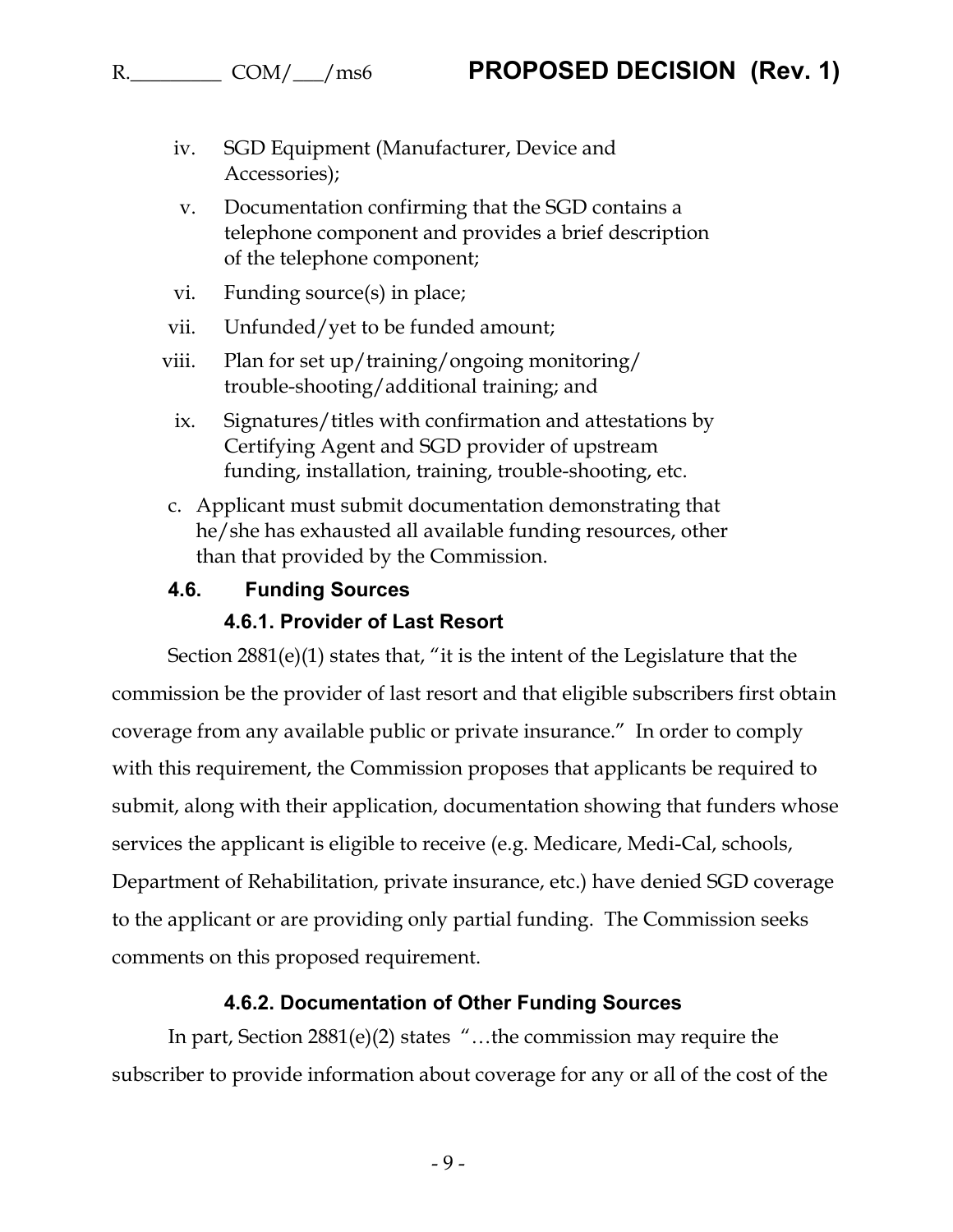device or equipment that is available from any public or private insurance, the cost to the subscriber of any deductible, copayment, or other relevant expense, and any related benefit cap information."

In order to comply with this requirement, the Commission proposes that applicants be required to submit information about coverage for any or all of the cost of the SGD device or equipment that is available from any public or private insurance, the subscriber's deductible, copayment or other relevant costs and any related benefit cap information. Parties should comment on this proposed requirement.

#### **4.7. Mechanism to Make Sure Total Cost Does Not Exceed Medi-Cal Reimbursement Rate**

Pursuant to Section 2881(e)(3) " [t]he total cost of any device or equipment provided to a subscriber under this section shall not exceed the rate of reimbursement provided by Medi-Cal for that device or equipment." We therefore pose the following questions:

- a. Are parties aware of an official website or link providing a current list of Medi-Cal reimbursement rates for SGD devices or SGD equipment?
- b. Are parties aware of any other process or industry practice that would facilitate obtaining this information?
- **4.8. Additional Questions Regarding Current and Proposed Practices of SGD Manufacturers, Providers, and Distributors**

The following questions should be answered regarding both current practice, and proposed practice based on AB 136: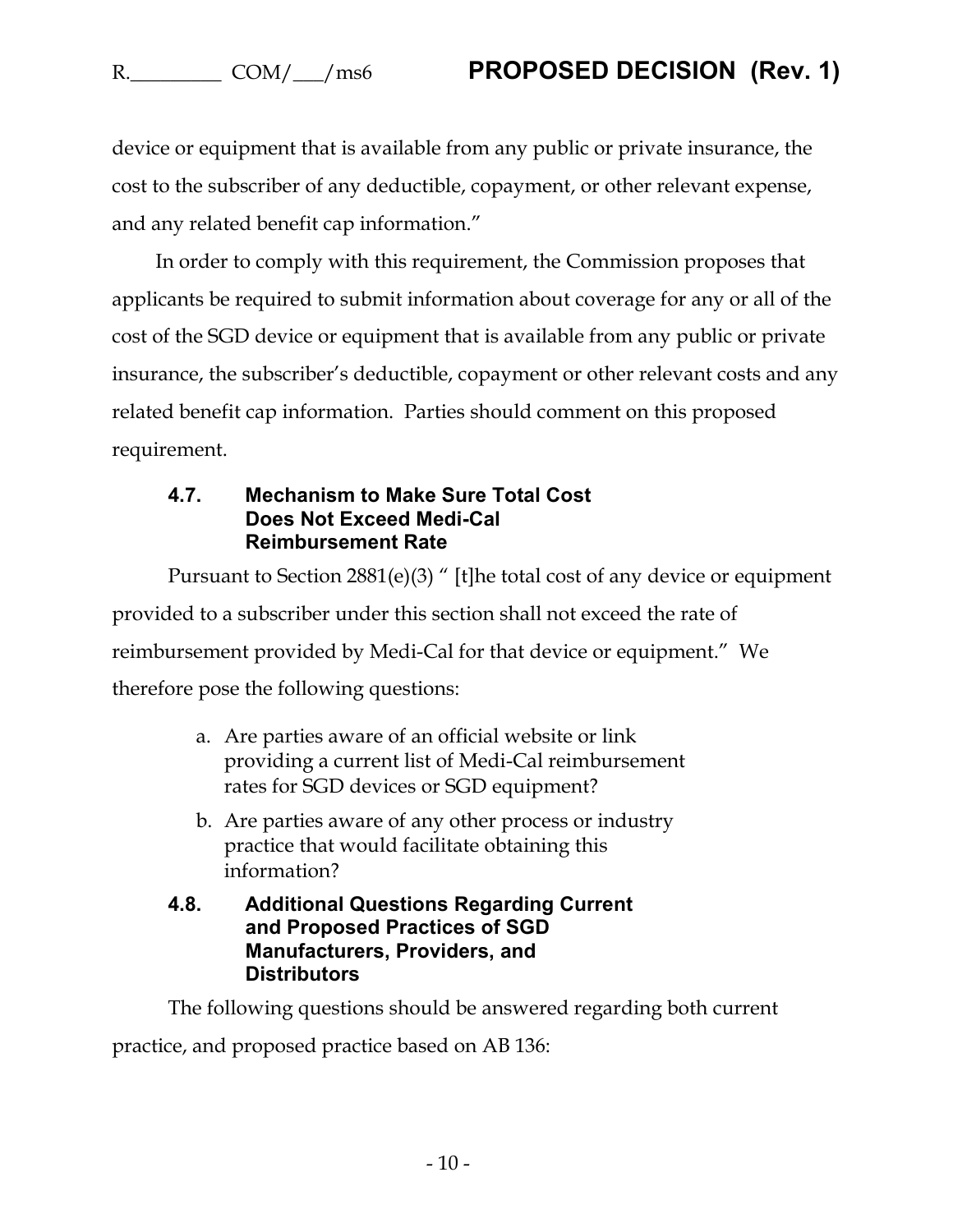- a. How do SLP and SGD equipment and accessory manufacturers (SGD manufacturer) clients/customers use SGDs to access the telephone and/or make telephone calls?
- b. How do SLP and SGD manufacturers clients/customers secure SGD funding?
	- i. For example, what funding sources are available?
	- ii. Approximately how much (in dollars and percent of total) of typical SGD costs do these funding sources cover?
- iii. Explain how you determined the "typical SGD costs" referred to in Item 4.8.b.
- c. What is the overall funding process for manufacturers, providers, or distributors of SGDs?
	- i. What is the role of the funding departments of SGD manufacturers, providers, or distributors in the billing, coordination, and processing of SGD applications?
- ii. What is the role of SGD manufacturers, providers, distributors, or SLPs in the SGD funding process?
- d. With regards to your experience, which aspects of the overall process in providing an SGD:
	- i. Work well; and
- ii. Do not work well.
- e. With regards to your clients/customers experience, which aspects of the overall process in obtaining an SGD:
	- i. Work well; and
- ii. Do not work well.
- f. How do you or your company trouble-shoot your equipment distribution process, training, and follow-up process?
	- i. What is the role of SLPs, if any, in trouble-shooting?
- g. How should the Commission/DDTP develop SGD assessment, installation, training, and support processes?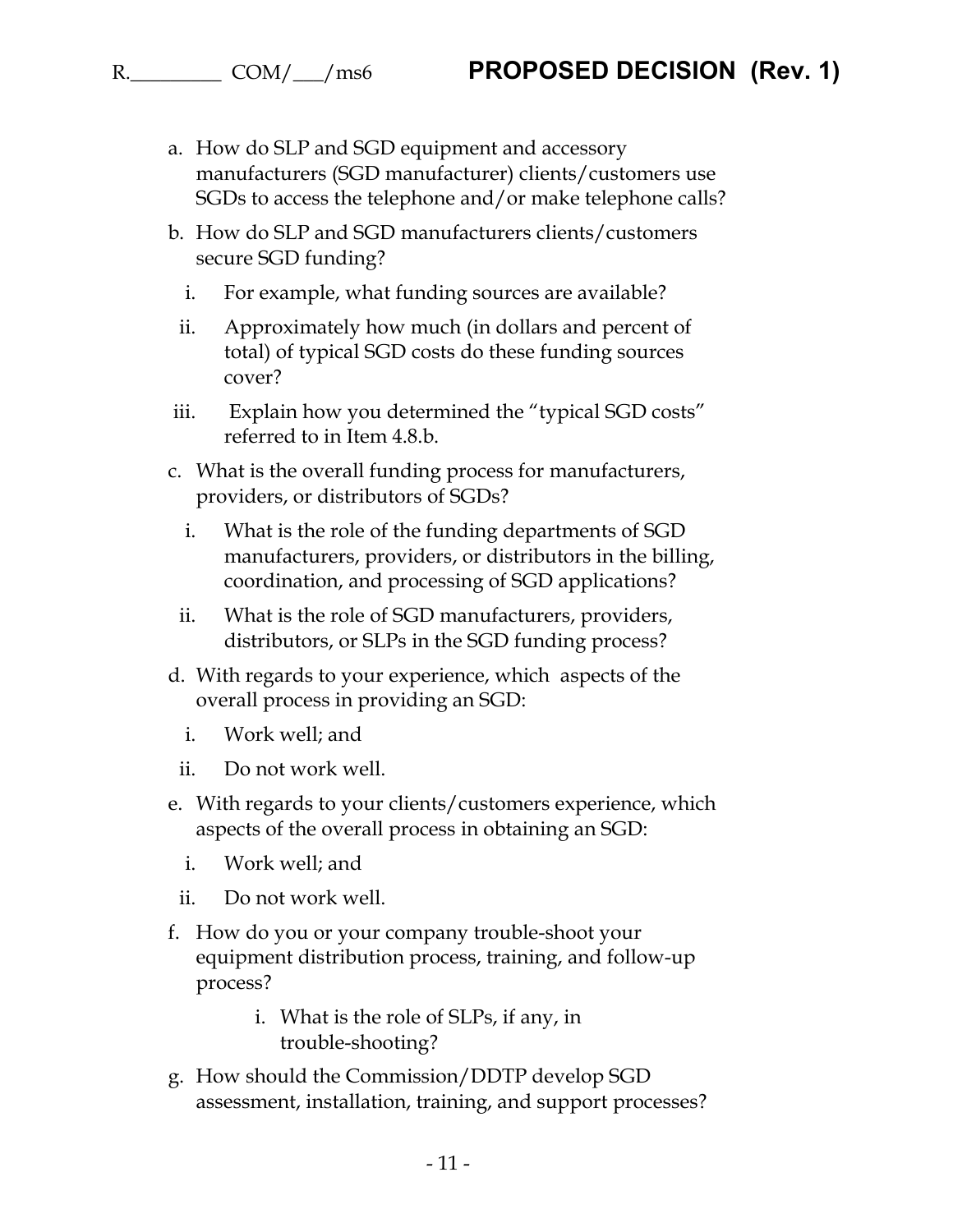- i. What service delivery models should be considered?
- ii. What are your recommendations in this area?
- h. What type of equipment does your company provide to access the telephone network?
	- i. How can your company's equipment be used to access the telephone network?
	- ii. What type of equipment would you recommend that provides access to the telephone network?
- i. What information should be required on the form which identifies the recommended SGD device and accessories (i.e., SGD order form)?

#### **4.9. Tax Consequences**

The Commission understands that an individual who obtains full or partial SGD funding from the Commission may incur tax liabilities. The determination as to whether receipt of an SGD results in a tax liability is a matter for the Internal Revenue Service, the California Franchise Tax Board, or local jurisdictions to determine. The Commission will, however, notify applicants for SGD of the potential for tax liabilities, but applicants will be solely responsible for any Federal, State, or local tax obligations associated with the funding that they receive from the Commission for SGD equipment.

#### **5. Establishment of a Working Group**

The Commission proposes establishment of a working group in order to learn more about how to best design an SGD distribution program and solicits interested persons or organizations for this working group. The working group should be comprised of SGD users and consumers, SLPs and others who perform SGD assessments, SGD manufacturers and distributors, government entities, and other organizations including non-profit organizations.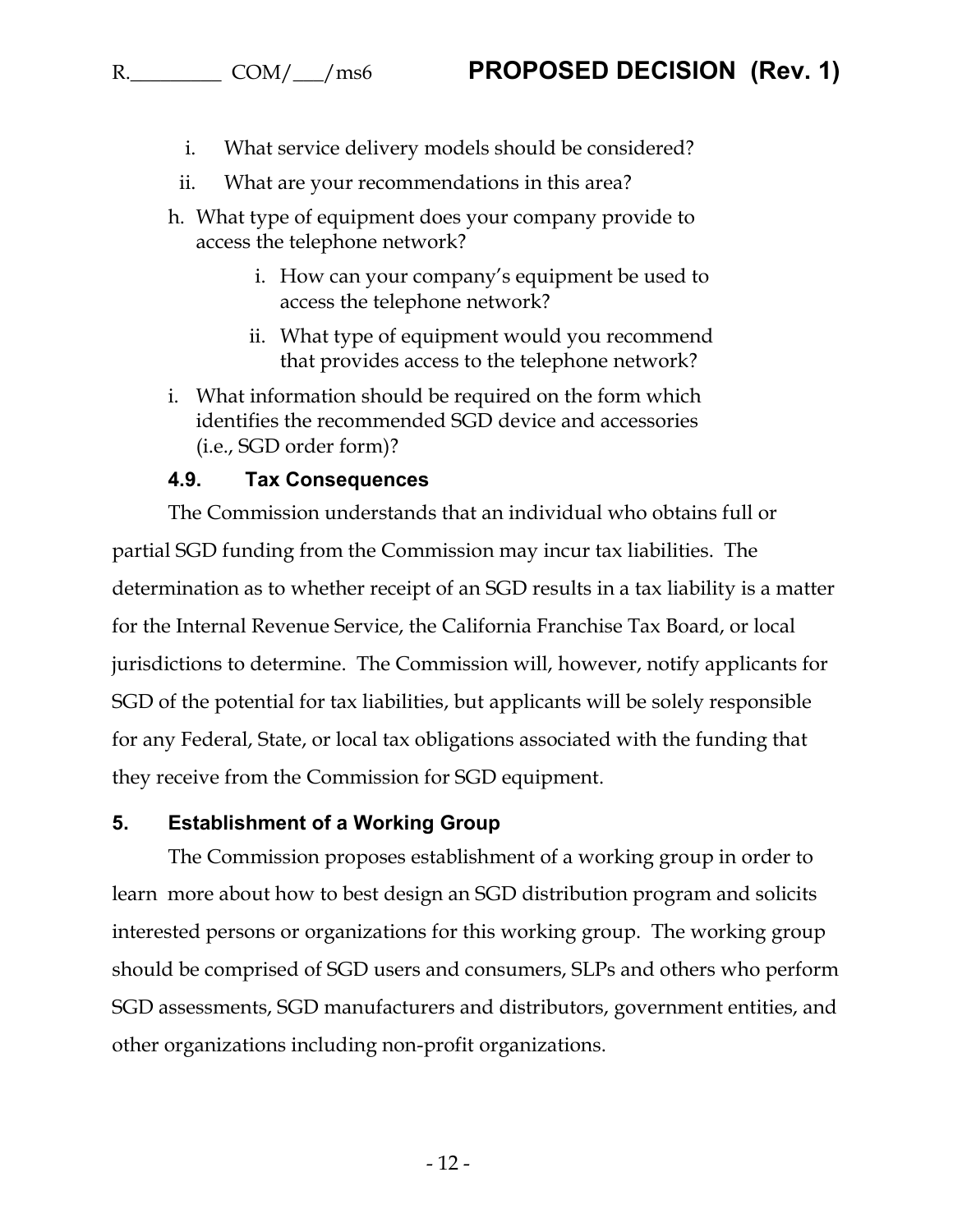The working group will be charged with making recommendations to the Commission for developing SDG distribution program rules. The working group will provide a low-cost and streamlined way to gather key input from interested parties. The working group will also provide monthly, or more frequently as required, status reports to the Commission or Commission staff. Persons and/or organizations should inform the Commission of their interest in becoming a member of the working group by close of business on April 10, 2013. Interested persons and/or organizations should send a letter explaining their qualifications and interest and attaching a resume. Letters of interest should be sent via e-mail (with a copy to the service list of this proceeding) to Jonathan Lakritz in the Commission's Communication Division

(Jonathan.Lakritz@cpuc.ca.gov) who will forward the letters of interest to the assigned Administrative Law Judge (ALJ).

The ALJ should issue a ruling to commence the working group in May or June 2013 and should provide additional guidance to the working group and address logistics as needed. The final working report will be due by July 31, 2013, unless the assigned Commissioner or ALJ revises the schedule.

We delegate to the assigned ALJ the task of implementing our directive to create a working group. The assigned ALJ may delegate tasks and responsibilities regarding the working group to Communication Division staff, as necessary. The Commission will consider reimbursement for reasonable travel of working group members at currently applicable State per diem and mileage rates if working group members do not have any other means of paying for travel to attend working group meetings. Reasonable travel expenses are defined as transportation, lodging, meals and incidental expenses in conformance with Commission rules and regulations and within the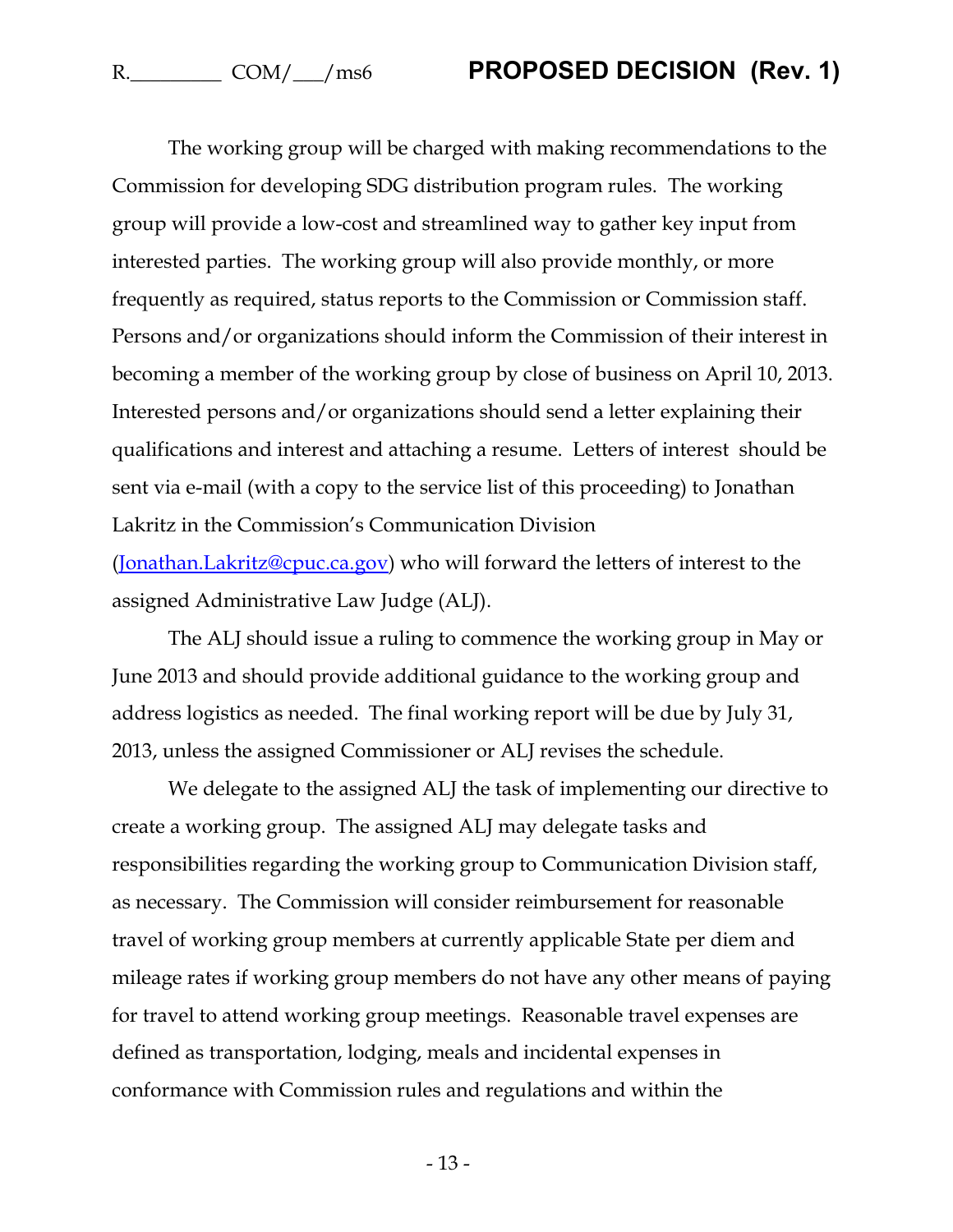Commission-approved DDTP budget. Working group members will be required to obtain pre-approval of travel expenses from the Commission designated Communication Division's staff person assigned by the ALJ to assist the working group. Travel expenses, if approved, will be reimbursed at the same rate as provided for Commission employees, as outlined in Standard Form 262. The Commission may deny payment for all travel expenses not approved by the Commission/Communication Division in advance.

#### **6. Preliminary Scoping Memo**

This OIR will be conducted in accordance with Article 6 of the Commission's Rules of Practice and Procedure.2 As required by Rule 7.3, this order includes a preliminary Scoping Memo as set forth below.

#### **7. Scope**

 $\overline{a}$ 

The issues to be considered in the scope this proceeding, as discussed earlier in Section 4 of this OIR, address the establishment, pursuant to AB 136 and the modified Section 2881, of rules and procedures regarding distribution of SGDs as part of the DDTP. In summary, the scope of this proceeding includes the following:

- a. SLP Certification;
- b. Definition of Qualified State or Federal Agency;
- c. SGDs with telecommunications component;
- d. SGD distribution in cases where either the Commission is a partial or sole funder;
- e. Criteria to obtain SGD;
- f. Funding sources and funding source documentation;

<sup>2</sup> All references to Rules are to the Commission's Rules of Practice and Procedure.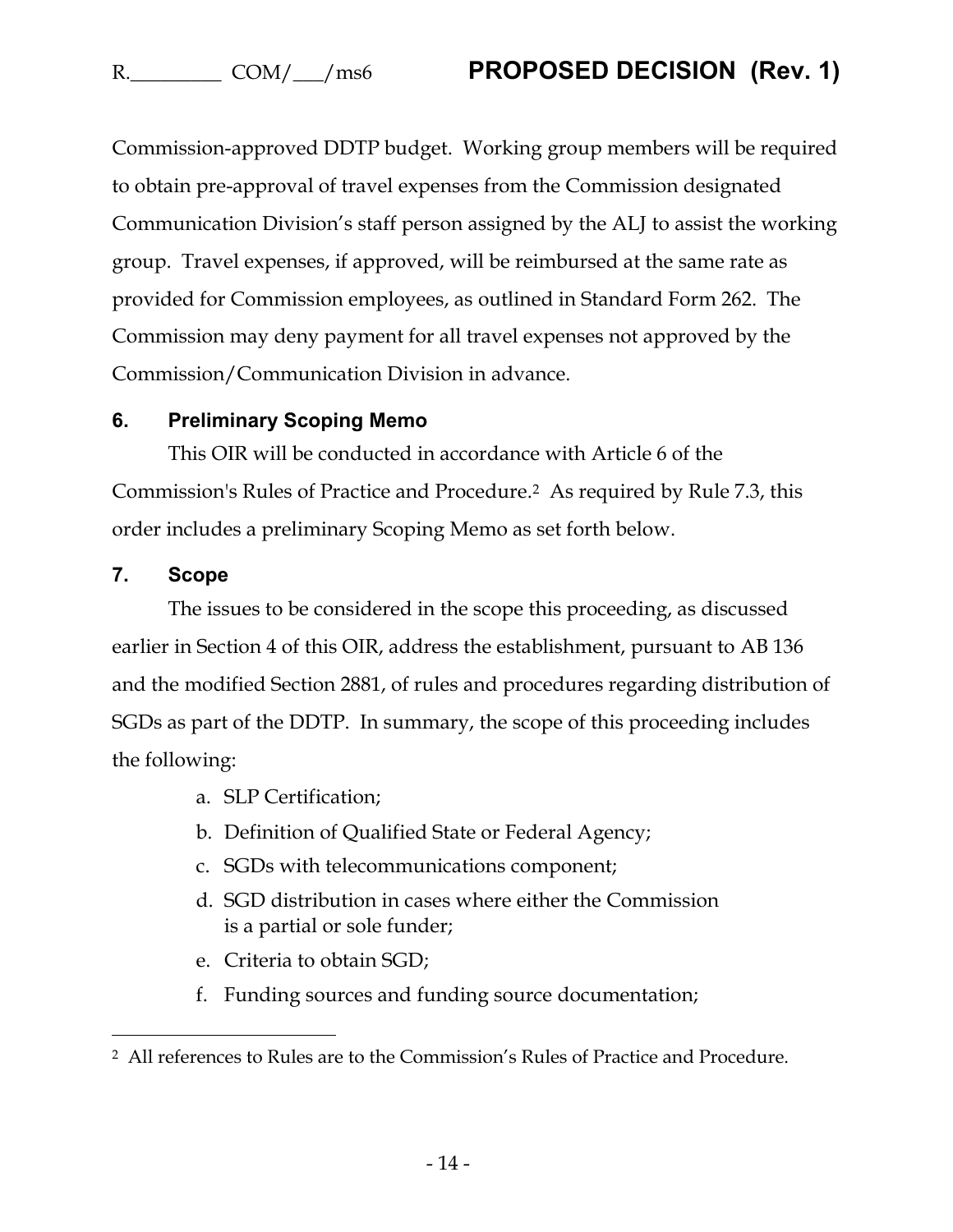- g. Provider of last resort;
- h. Mechanism to make sure total cost does not exceed Medi-Cal reimbursement rate; and
- i. Current and proposed SGD manufacturer, provider, or distributor.

#### **8. Category of Proceeding and Need for Hearing**

Rule 7.1(d) requires that an OIR preliminarily determine the category of the proceeding and the need for hearing. As a preliminary matter, we determine that this proceeding is a "quasi-legislative" proceeding, as that term is defined in Rule 1.3(d). It is contemplated that this proceeding shall be conducted through written comments and possibly, Public Participation Hearings, without the need for evidentiary hearings.

Anyone who objects to the preliminary categorization of this OIR as "quasi-legislative," or to the preliminary hearing determination, must state the objections in opening comments to this OIR. If the person believes hearings are necessary, the comments must state:

- a) The specific disputed fact for which hearing is sought;
- b) Justification for the hearing (e.g., why the fact is material);
- c) What the party would seek to demonstrate through a hearing; and
- d) Anything else necessary for the purpose of making an informed ruling on the request for hearing.

After considering any comments on the preliminary Scoping Memo, the assigned Commissioner may issue an amended Scoping Memo that, among other things, will make a final category determination. This determination is subject to appeal as specified in Rule 7.6(a).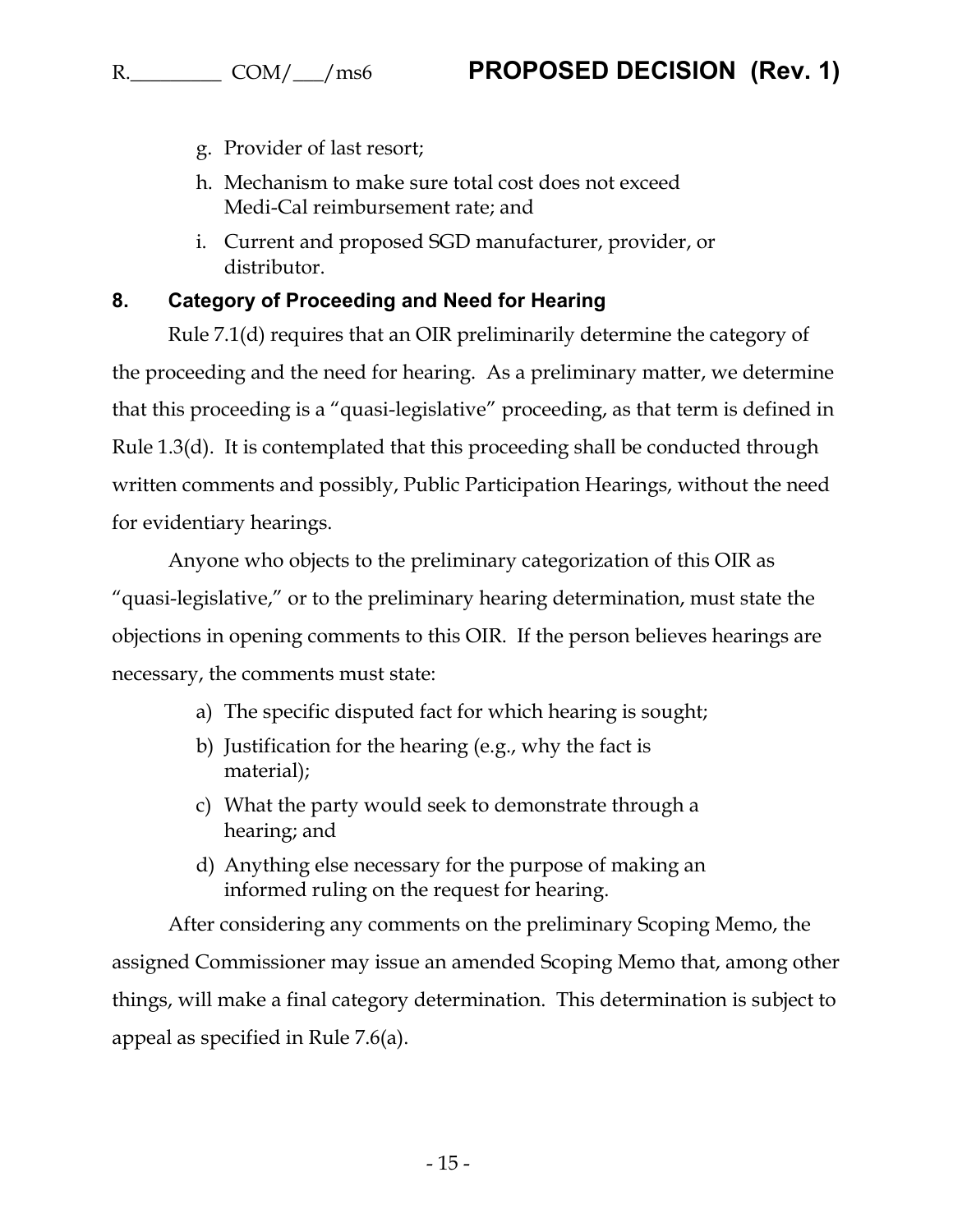### **9. Schedule**

For purposes of meeting the Scoping Memo requirements, and to expedite the proceeding, we establish the following preliminary schedule, which may include a phased determination (as discussed below) of the institution of AB 136:

| DATE                                                    | <b>EVENT</b>                                                                                                   |
|---------------------------------------------------------|----------------------------------------------------------------------------------------------------------------|
| 20 days from mailing of this OIR                        | Deadline for requests to be on service list                                                                    |
| April 10, 2013 (close of business)                      | Deadline to inform the Commission of<br>your interest in becoming a member of<br>the working group             |
| 30 days from mailing                                    | Opening Comments filed and served (on<br>questions, issues, and proposals set out in<br>Section 4 of this OIR) |
| 45 days from mailing                                    | Reply Comments filed and served                                                                                |
| May 2013                                                | Amended Scoping Memo issued                                                                                    |
| May or June 2013                                        | <b>Working Group commences</b>                                                                                 |
| July 31, 2013                                           | Final working group report due                                                                                 |
| 30 days after issuance of Final<br>working group report | Comments filed and served on Final<br>working group report                                                     |

The assigned Commissioner or the assigned ALJ by ruling with the assigned Commissioner's concurrence may modify the schedule as necessary during the course of the proceeding. We anticipate this proceeding will establish rules and processes for the provision of SGD's by January 1, 2014, but will, in any event, be resolved within 18 months of the Scoping Memo.

#### **10. Proposed Phased Deployment**

The Commission is considering a phased deployment of the SGD program, which would allow us to institute interim rules and procedures by the January 1, 2014 (as set forth in AB 136); and final procedures at a later date that would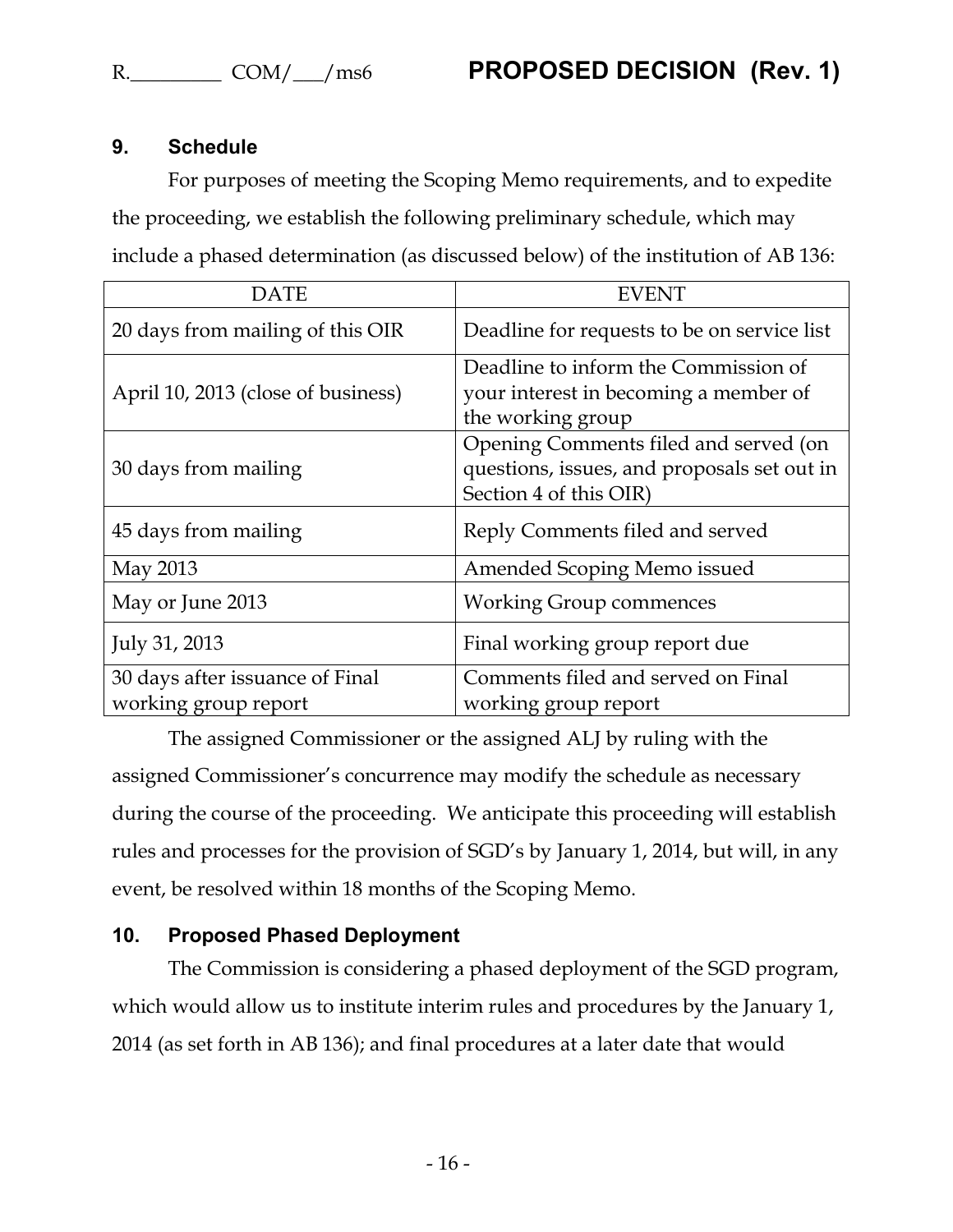benefit from the assessment of participants experience with the interim rules and procedures.

### **10.1. Phase**

The goal of the first phase of SGD deployment is to develop an interim structure that will allow the Commission to work directly with SLPs. This phase will target providing SGDs to potential applicants who meet the following criteria:

- a. Have already been assessed for an SGD by a SLP-CCC, licensed physician or qualified State or Federal agency;
- b. Already have an SGD prescription from a SLP-CCC, licensed physician or qualified State or Federal agency; and
- c. Only need gap or partial funding (i.e. have already secured funding sources and are seeking funding for the remaining balance).

#### **10.2. Phase 2**

In the second phase of the proceeding, the Commission may consider:

1) expanding SGD distribution to those who have not yet been assessed for an SGD and/or do not qualify for funding from any other funding source; and 2) amending the scope of this proceeding to address concerns raised that were not otherwise considered in Phase 1.

## **11. Service List and Subscription Service**

Within 20 days from mailing the date of this order, any person or representative of an entity seeking to become a party to this Rulemaking (i.e., actively participate in the proceeding by filing comments or appearing at workshops) should send a request to the Commission's Process Office, 505 Van Ness Avenue, San Francisco, California 94102 (or

[Process\\_Office@cpuc.ca.gov\)](mailto:Process_Office@cpuc.ca.gov) to be placed on the official service list. Individuals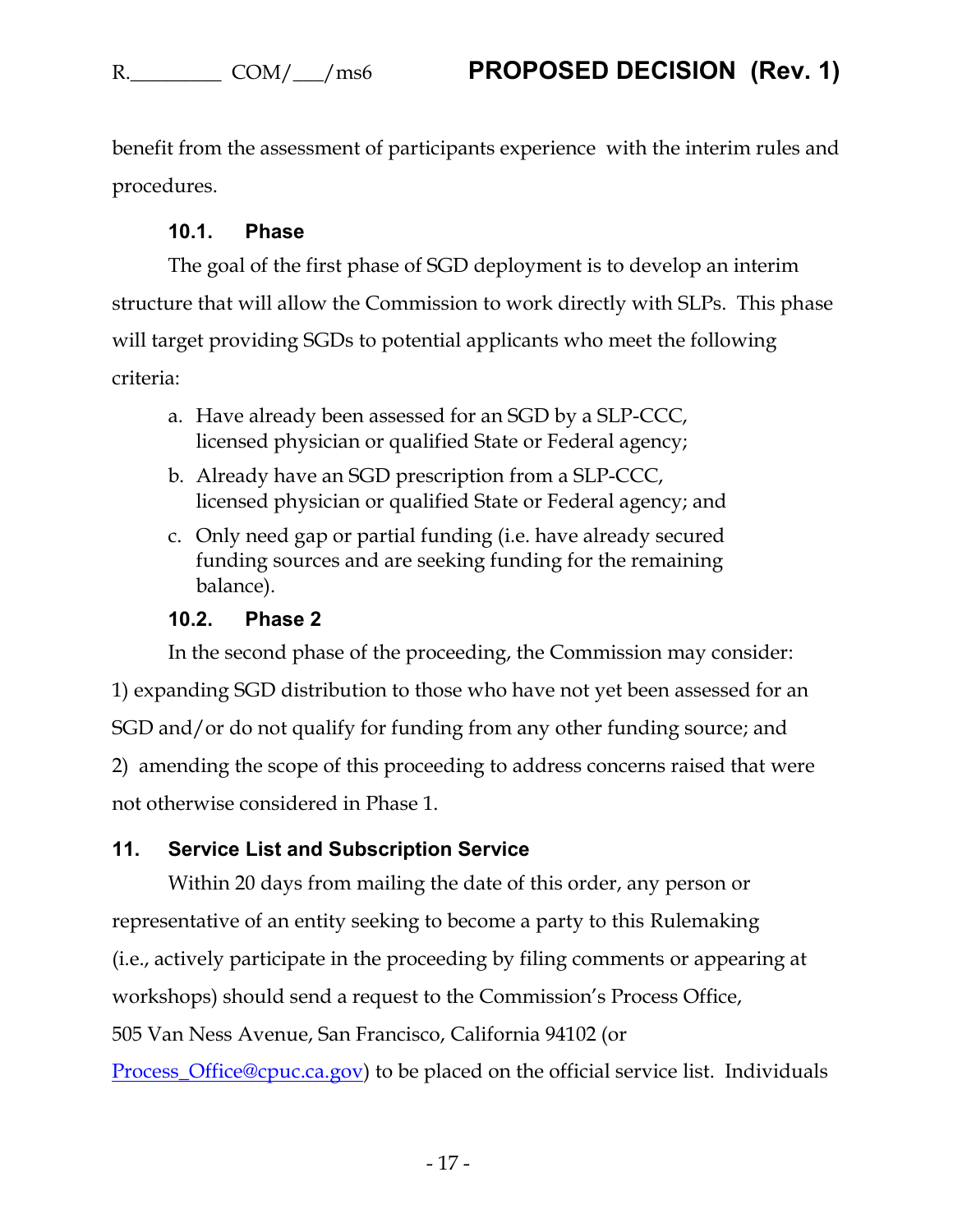seeking only to monitor the proceeding (i.e., but not participate as an active party) may request to be added to the service list as "Information Only." Include the following information:

- Docket Number of the OIR;
- Name and party represented, if applicable;
- Postal address:
- Telephone number;
- E-mail address; and
- Desired status (Party or "Information Only").

The service list will be posted on the Commission's website,

www.cpuc.ca.gov soon thereafter. The temporary service list for this proceeding is attached.

The Commission has adopted rules for the electronic service of documents related to its proceedings, including Rule 1.10 which are available on our web site at: [http://www.cpuc.ca.gov/PUC/documents/codelawspolicies.htm.](http://www.cpuc.ca.gov/PUC/documents/codelawspolicies.htm) We will follow the electronic service protocols adopted by the Commission in Rule 1.10 for all documents, whether formally filed or just served.

This Rule provides for electronic service of documents, in a searchable format, unless the appearance or State service list member did not provide an e-mail address. If no e-mail address was provided, service should be made by United States mail. In this proceeding, concurrent e-mail service to all persons on the service list for whom an e-mail address is available will be required, including those listed under "Information Only." Parties are expected to provide paper copies of served documents upon request.

E-mail communication about this OIR proceeding should include, at a minimum, the following information on the subject line of the e-mail: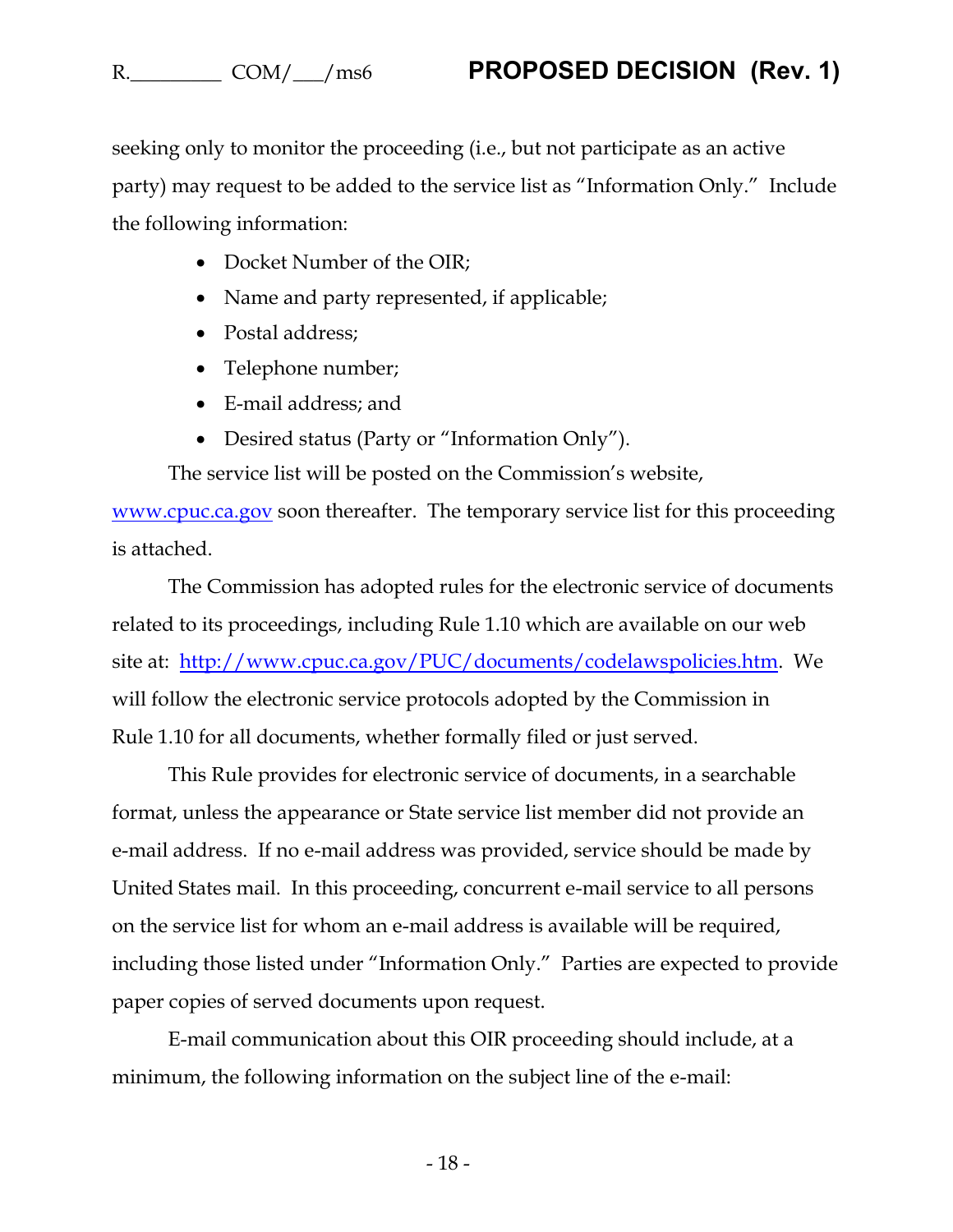R. [xx xx xxx] – OIR to add Speech Generating Devices to the Deaf and Disabled Telecommunications Program. In addition, the party sending the e-mail should briefly describe the attached communication; for example, "Comments." Paper format copies, in addition to electronic copies, shall be served on the assigned Commissioner and the ALJ.

This OIR can also be monitored through the Commission's document subscription service; subscribers will receive electronic copies of documents in this Rulemaking that are published on the Commission's website. There is no need to be on the service list in order to use the subscription service. Instructions for enrolling in the subscription service are available on the Commission's website at [http://subscribecpuc.cpuc.ca.gov/.](http://subscribecpuc.cpuc.ca.gov/)

#### **12. Public Advisor**

Any person or entity interested in participating in this OIR who is unfamiliar with the Commission's procedures should contact the Commission's Public Advisor in San Francisco at (415) 703-2074 or (866) 849-8390 or e-mail [public.advisor@cpuc.ca.gov;](mailto:public.advisor@cpuc.ca.gov) or e-mail [public.advisor.la@cpuc.ca.gov.](mailto:public.advisor.la@cpuc.ca.gov) The TTY number is (866) 836-7825.

#### **13. Intervenor Compensation**

Any party that expects to request intervenor compensation for its participation in this OIR shall file its notice of intent to claim intervenor compensation in accordance with Rule 17 within 30 days of the filing of reply comments or of the prehearing conference, whichever is later.

#### **14. Ex Parte Communications**

*Ex parte* communications are defined in Rule 8.1. In quasi-legislative proceedings such as this one, *ex parte* communications are allowed without restriction or reporting requirement as set forth in Rule 8.3.

- 19 -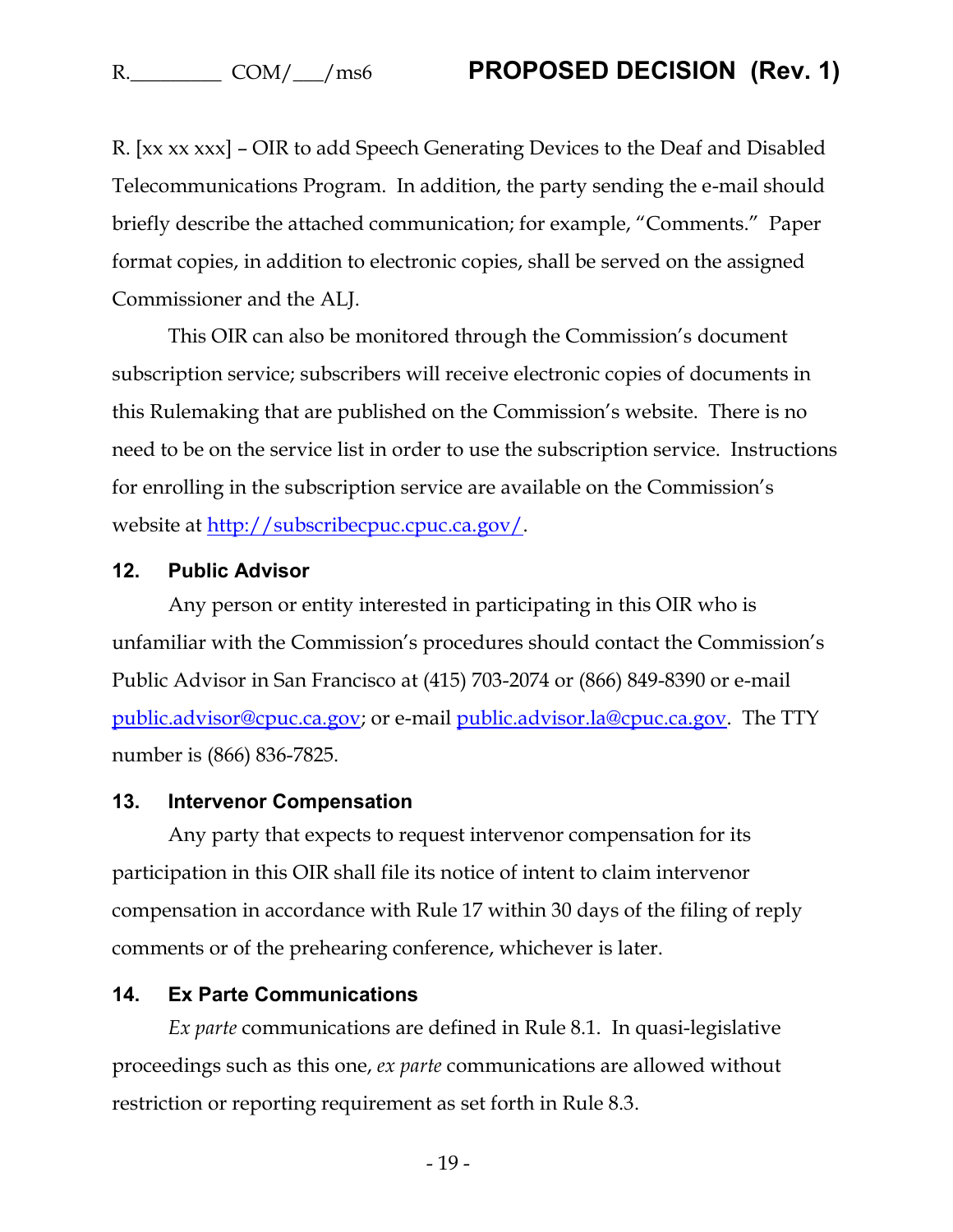#### **IT IS ORDERED** that:

1. An Order Instituting Rulemaking is instituted on the Commission's own motion for the purpose of considering modifications to the Deaf and Disabled Telecommunications Program, including but not limited to those necessary to implement Public Utilities Code Section 2881(d) to (f) as recently amended by Assembly Bill 136 to add Speech Generating Devices to the Program and Speech Language Pathologists to the list of agents that can certify individuals as being eligible to receive equipment from the Program.

2. This Rulemaking is preliminarily determined to be a quasi-legislative proceeding, as that term is defined in Rule 1.3(d), and it is preliminarily determined that no hearings are necessary.

3. The Executive Director will cause this Order Instituting Rulemaking to be served on the initial service list, which consists of the attached list, and the service list for Rulemaking 11-03-013.

4. The preliminary schedule for this proceeding is as set forth in the body of this Order Instituting Rulemaking. The assigned Commissioner through his/her Scoping Memo and subsequent rulings, and the assigned Administrative Law Judge by ruling with the assigned Commissioner's concurrence, may modify the schedule as necessary.

5. The issues to be considered in this Order Instituting Rulemaking (OIR) are those set forth in the body of this OIR. Comments and reply comments must be filed 30 and 45 days, respectively, from the mailing of this OIR, unless the assigned Commissioner or Administrative Law Judge modifies the schedule. Comments and reply comments shall conform to the requirements of the Commission's Rules of Practice and Procedure.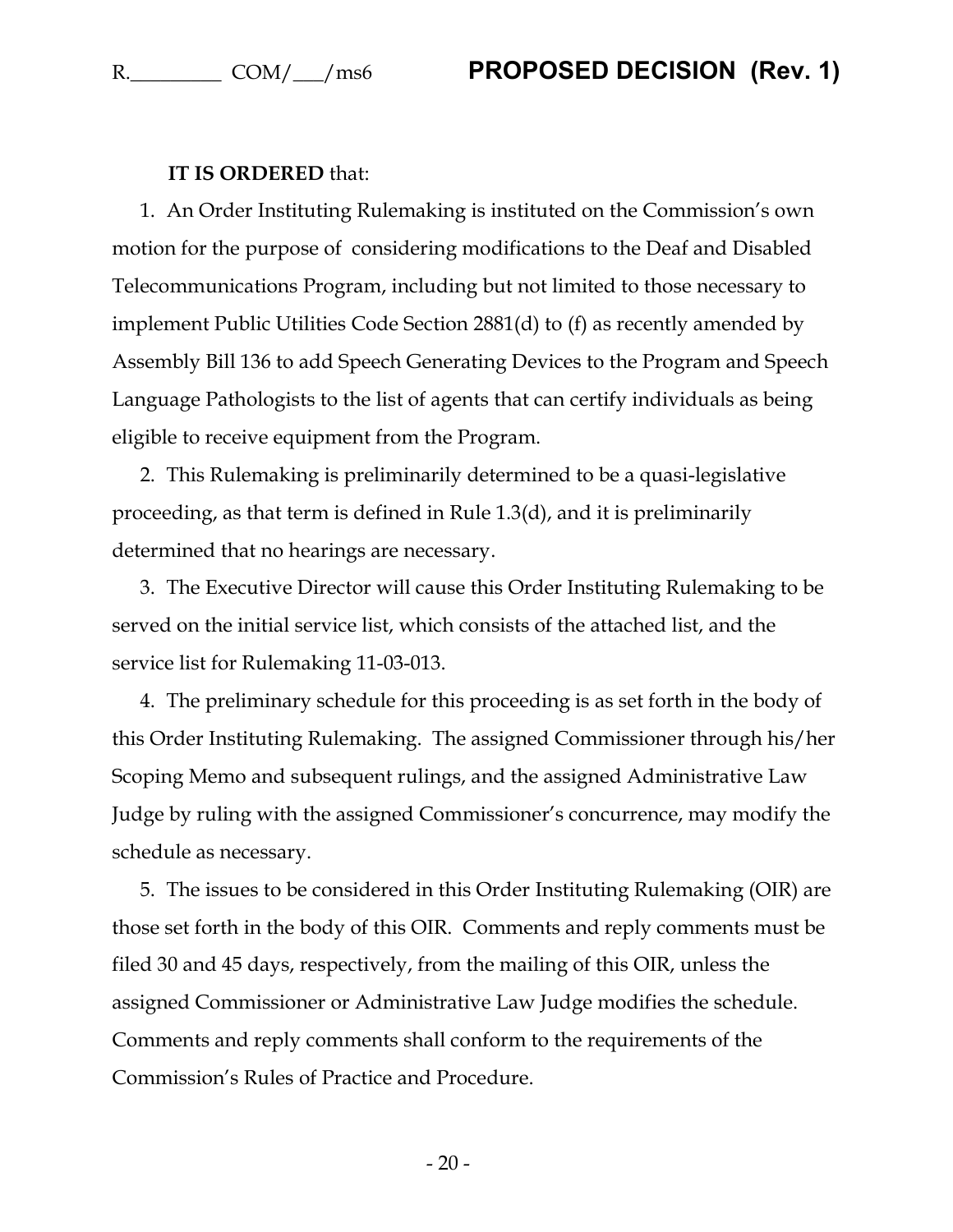6. Any persons objecting to the preliminary categorization of this Order Instituting Rulemaking (OIR) as "quasi-legislative," or to the preliminary determination on the need for hearings, issues to be considered, or schedule shall state their objections in their opening comments of this OIR.

7. We delegate to the assigned Administrative Law Judge (ALJ) the task of implementing our directive to create a working group. The working group will be established for the purposes of recommending how to best design a Speech Generating Devices (SGD) distribution program. This working group should be comprised of SGD users and consumers, SLPs or other people who do SGD assessments, manufacturers and distributors, government entities, and other organizations including non-profit organizations. Persons or organizations shall inform the Commission of their interest in participating in the working group by sending a letter and resume of qualifications to Jonathan Lakritz at Jonathan.Lakritz@cpuc.ca.gov by April 10, 2013. The working group will provide status reports to the assigned ALJ. The final report will be due by July 31, 2013, unless the assigned Commissioner or ALJ modifies the schedule.

8. Within 20 days of the date of issuance of this order, any person or representative of an entity seeking to become a party to this Order Instituting Rulemaking must send a request to the Commission's Process Office, 505 Van Ness Avenue, San Francisco, California 94102 (or Process Office@cpuc.ca.gov) to be placed on the official service list for this proceeding. Individuals seeking only to monitor the proceeding, but not participate as an active party may request to be added to the service list as "Information Only."

9. After initial service of this order, a new service list for the proceeding shall be established following procedures set forth in this order. The Commission's

- 21 -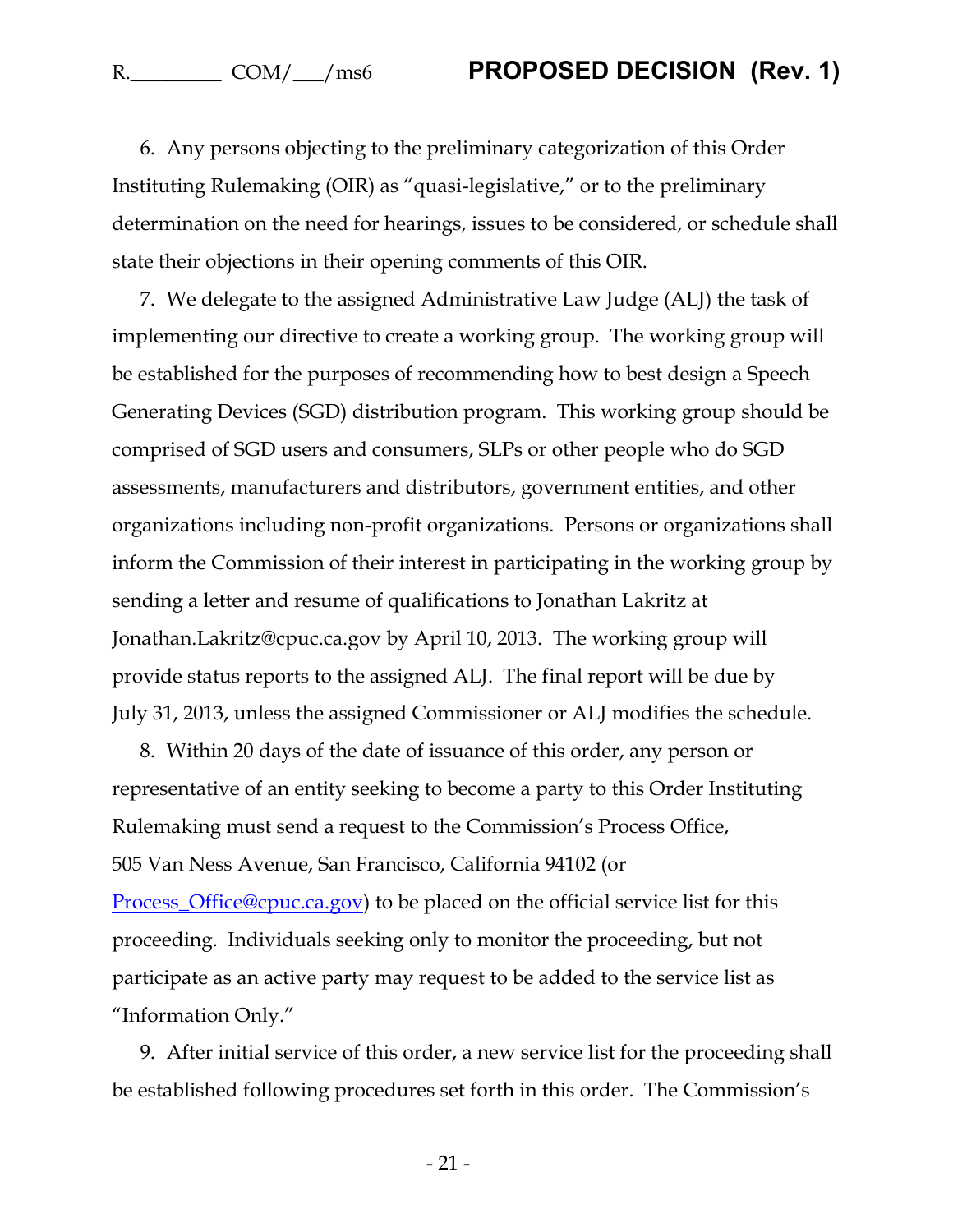Process Office will publish the official service list on the Commission's website (www.cpuc.ca.gov) as soon as practical. The assigned Commissioner, and the assigned Administrative Law Judge, acting with the assigned Commissioner's concurrence, shall have ongoing oversight of the service list and may institute changes to the list or the procedures governing it as necessary.

10. Any party that expects to claim intervenor compensation for its participation in this Order Instituting Rulemaking shall file its notice of intent to claim intervenor compensation in accordance with Rule 17.1 of the Commission's Rules of Practice and Procedure, within 30 days of the filing of reply comments or of the prehearing conference, whichever is later.

This order is effective today.

Dated **Material Contract Contract Contract Contract Contract Contract Contract Contract Contract Contract Contract Contract Contract Contract Contract Contract Contract Contract Contract Contract Contract Contract Contract**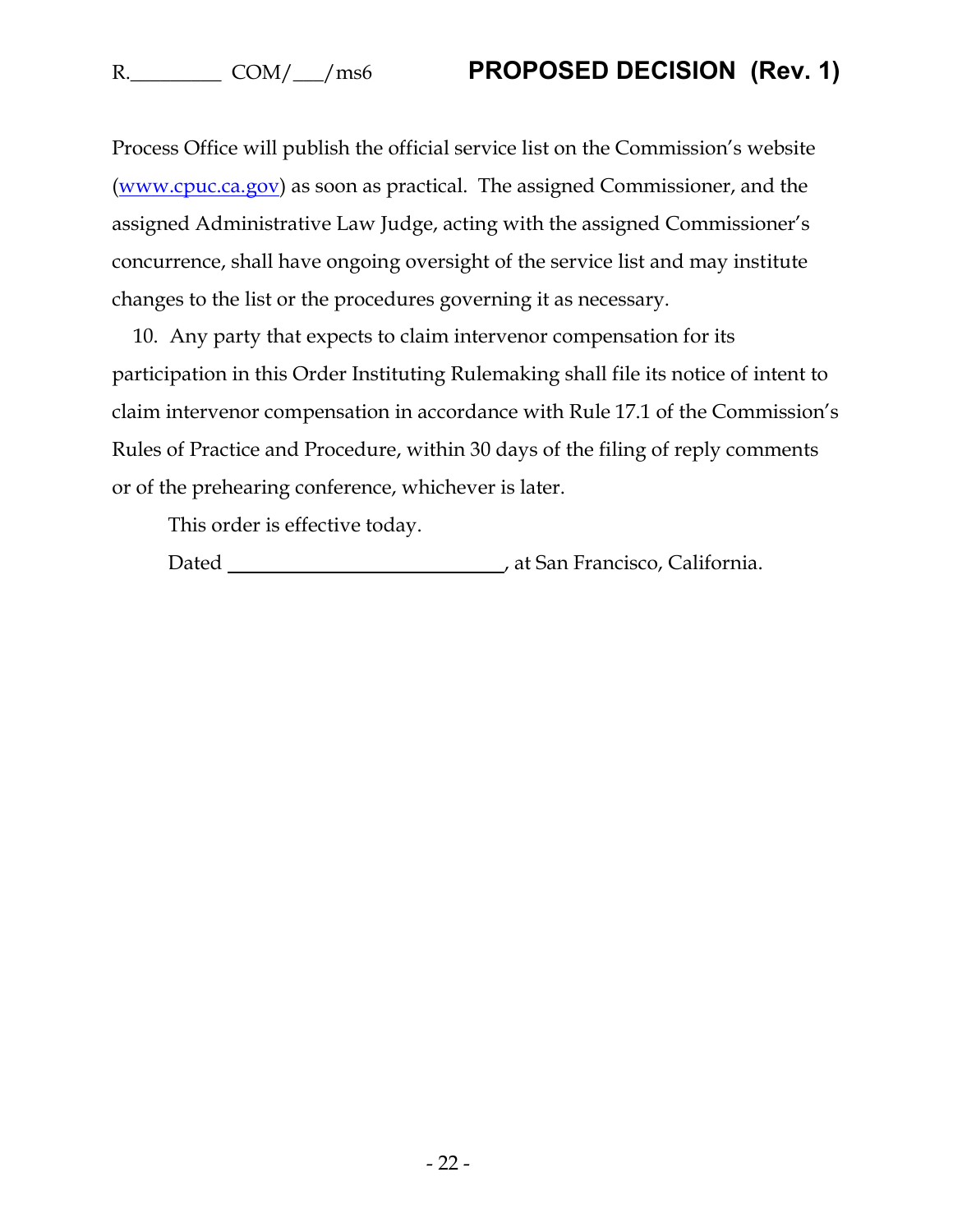## ATTACHMENT A

# Key Legislation Regarding the Deaf and Disabled Telecommunications Program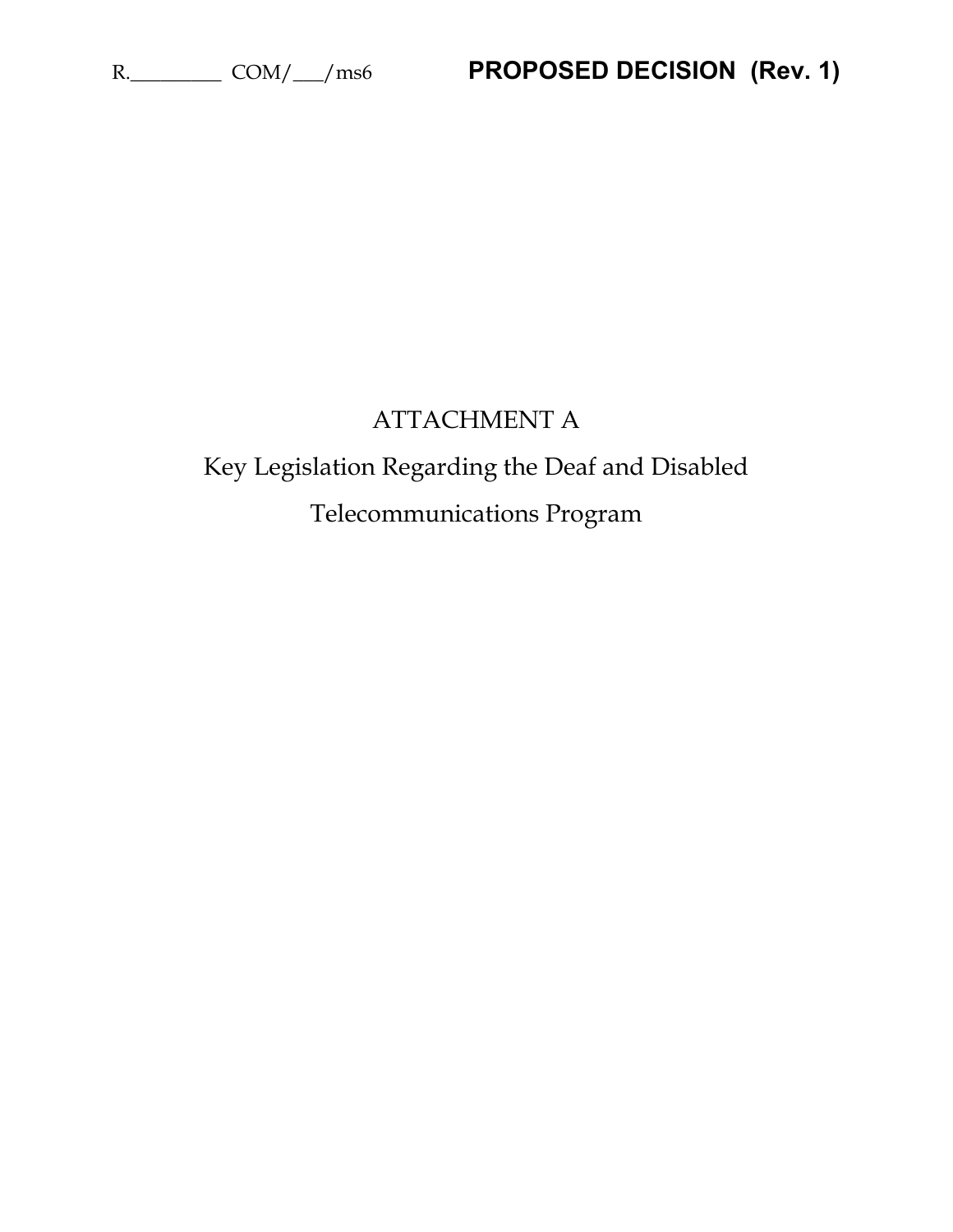| Legislation                                                                                                      | Description                                                                                                                                                                                                                                                                                                                                                 |
|------------------------------------------------------------------------------------------------------------------|-------------------------------------------------------------------------------------------------------------------------------------------------------------------------------------------------------------------------------------------------------------------------------------------------------------------------------------------------------------|
| Senate Bill 597 (1979) (Pub. Util. Code<br>$\S 2881$ (a))                                                        | Provides for the distribution on a loan<br>basis of telecommunications devices to<br>certified deaf and severely hearing-<br>impaired users.                                                                                                                                                                                                                |
| Senate Bill 244 (1983) California Relay<br>Service (Pub. Util. Code § 2881 (b))                                  | Provides a dual party relay system, now<br>called the California Relay Service (CRS),<br>to connect TTY users with any other<br>telephone user. The California Relay<br>Service (CRS) uses third-party<br>intervention to provide 24-hour contact<br>with any other telephone subscriber.                                                                   |
| Senate Bill 60 (1985) Supplemental<br>Telecommunications Devices for the<br>Disabled (Pub. Util. Code § 2881(c)) | Provides specialized telecommunications<br>equipment to consumers with hearing,<br>vision, mobility, speech and cognitive<br>disabilities. These are provided through<br>the DDTP's California Telephone Access<br>Program (CTAP). Examples of this<br>equipment are amplifying devices,<br>telephone ringer signals, speakerphones<br>and cordless phones. |

Key DDTP-related legislation is identified below:

## **(END OF ATTACHMENT A)**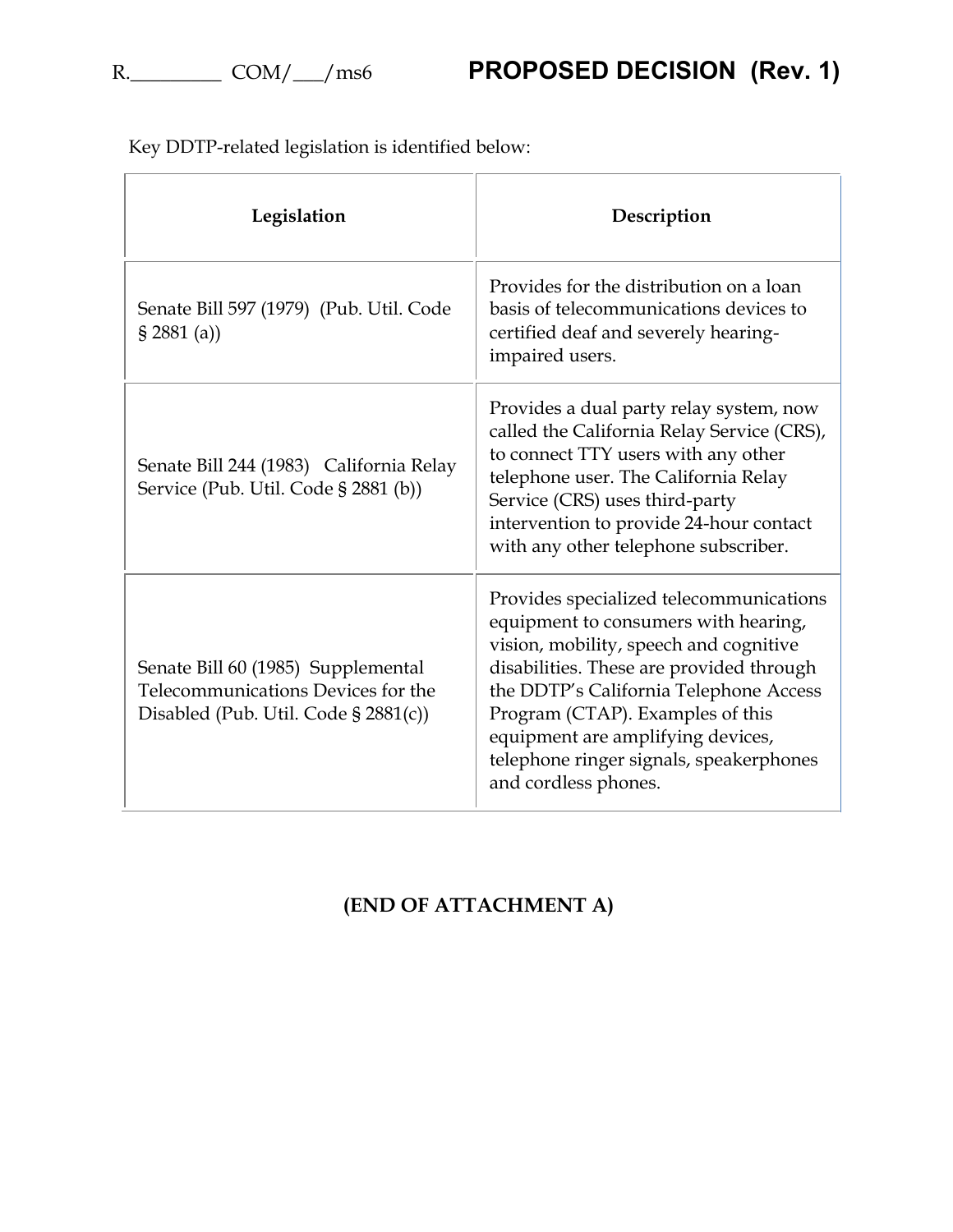## ATTACHMENT B

Initial Service List for the Instant New OIR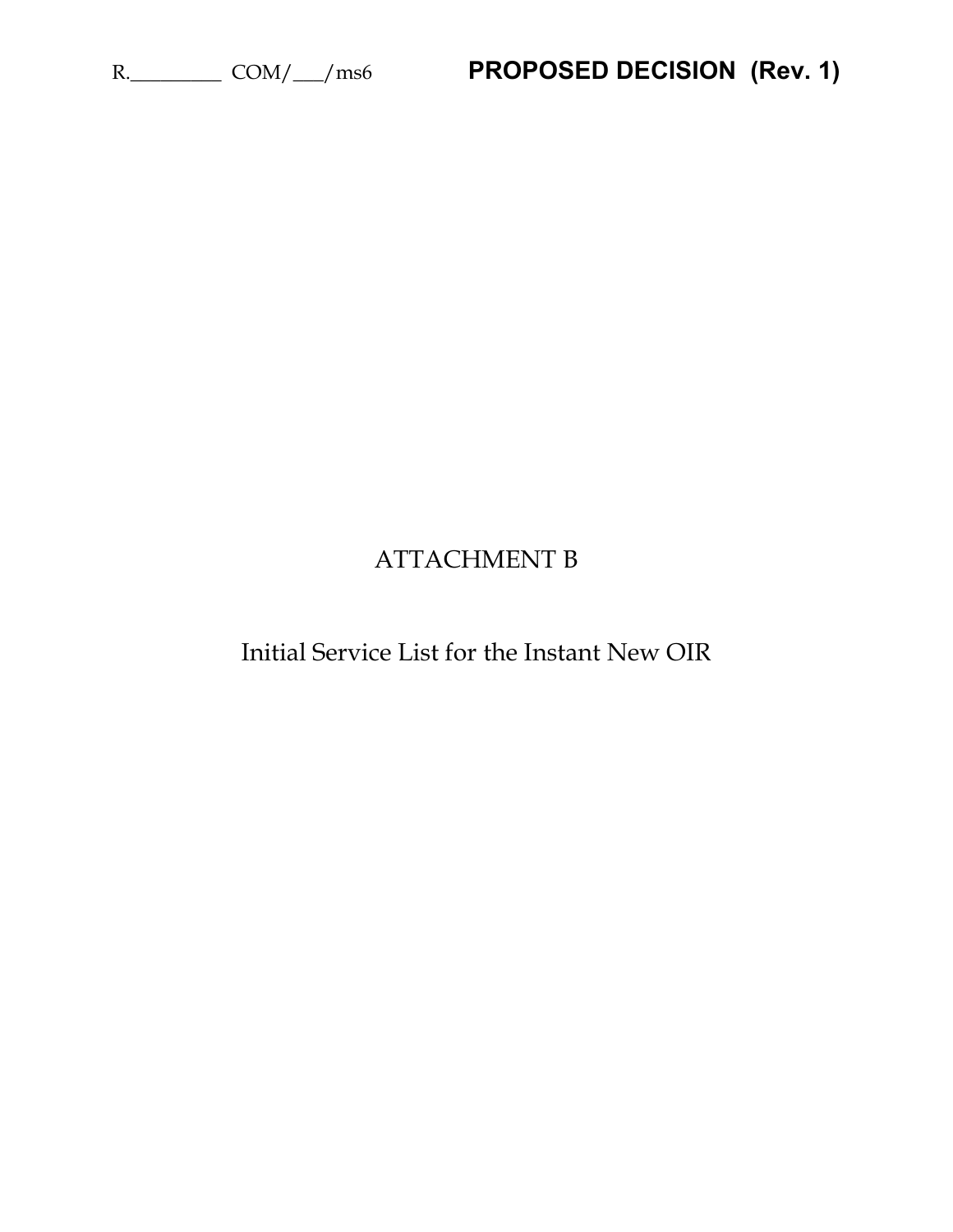#### **\*\*\*\*\*\*\* R.11-03-013 SERVICE LIST\*\*\*\*\*\*\***

#### **\*\*\*\*\*\*\*\*\*\*\*\*\*\* PARTIES \*\*\*\*\*\*\*\*\*\*\*\*\*\***

Ramiz I. Rafeedie AT&T CALIFORNIA 525 MARKET STREET., ROOM 2024 SAN FRANCISCO CA 94105-2728 (415) 778-1465 ramiz.rafeedie@att.com For: AT&T

\_\_\_\_\_\_\_\_\_\_\_\_\_\_\_\_\_\_\_\_\_\_\_\_\_\_\_\_\_\_\_\_\_\_\_\_\_\_\_\_\_\_\_\_

Thomas J. Selhorst Senior Paralegal AT&T CALIFORNIA 525 MARKET STREET, RM. 2023 SAN FRANCISCO CA 94105 (415) 778-1482 thomas.selhorst@att.com

Russell A. Selken BUTTE COUNTY OFFICE OF EDUCATION 1859 BIRD STREET OROVILLE CA 95965 (530) 532-5678 rselken@bcoe.org For: Butte County Office of Education

\_\_\_\_\_\_\_\_\_\_\_\_\_\_\_\_\_\_\_\_\_\_\_\_\_\_\_\_\_\_\_\_\_\_\_\_\_\_\_\_\_\_\_\_

Anna Leach-Proffer J.KENDRICK KRESSE Staff Attorney CALIFORNIA CENTER FOR LAW AND THE DEAF 14895 E. 14TH ST., SUITE 220 SAN LEANDRO CA 94578 (510) 483-0962 For: CCASDHH

Shelley Bergum CALIFORNIA COMMS. ACCESS FOUNDATION 1333 BROADWAY STREET, SUITE 600 OAKLAND CA 94612 (510) 446-7766 sbergum@ccaf.us

\_\_\_\_\_\_\_\_\_\_\_\_\_\_\_\_\_\_\_\_\_\_\_\_\_\_\_\_\_\_\_\_\_\_\_\_\_\_\_\_\_\_\_\_

Richard Chabran CALIFORNIA COMMUNITY TECHNOLOGY POLICY 1000 N ALAMEDA STREET, SUITE 240 LOS ANGELES CA 90012 (909) 234-1768 chabran@cctpg.org

Melissa W. Kasnitz CENTER FOR ACCESSIBLE TECHNOLOGY 3075 ADELINE STREET, STE. 220 BERKELEY CA 94703 (510) 841-3224 X2019 service@cforat.org For: Center for Accessible Technology

\_\_\_\_\_\_\_\_\_\_\_\_\_\_\_\_\_\_\_\_\_\_\_\_\_\_\_\_\_\_\_\_\_\_\_\_\_\_\_\_\_\_\_\_

Beth Fujimoto Director-External Affairs CINGULAR WIRELESS PO BOX 97061 REDMOND WA 98073-9761 (425) 580-1822 beth.fujimoto@cingular.com

Cindy Manheim CINGULAR WIRELESS PO BOX 97061 REDMOND WA 98073-9761 (425) 580-8112 cindy.manheim@cingular.com

Patrick M. Rosvall SEAN P. BEATTY COOPER, WHITE & COOPER LLP 201 CALIFORNIA STREET, 17TH FL. SAN FRANCISCO CA 94111 (415) 433-1900 prosvall@cwclaw.com For: The Small LECs/SureWest Telephone/SureWest TeleVideo

Mark P. Schreiber COOPER, WHITE & COOPER, LLP 201 CALIFORNIA STREET, 17TH FLOOR SAN FRANCISCO CA 94111 (415) 765-6228 mschreiber@cwclaw.com For: Calaveras/SureWest Telephone

\_\_\_\_\_\_\_\_\_\_\_\_\_\_\_\_\_\_\_\_\_\_\_\_\_\_\_\_\_\_\_\_\_\_\_\_\_\_\_\_\_\_\_\_

\_\_\_\_\_\_\_\_\_\_\_\_\_\_\_\_\_\_\_\_\_\_\_\_\_\_\_\_\_\_\_\_\_\_\_\_\_\_\_\_\_\_\_\_

\_\_\_\_\_\_\_\_\_\_\_\_\_\_\_\_\_\_\_\_\_\_\_\_\_\_\_\_\_\_\_\_\_\_\_\_\_\_\_\_\_\_\_\_

James Dolgonas President/Ceo CORPORATION FOR EDUCATION NETWORK 16700 VALLEY VIEW AVE., STE. 400 CYPRESS CA 90630-5042 (714) 220-3434 JDOLGONAS@CENIC.ORG For: Corporation for Education Network Initiatives in California (CENIC)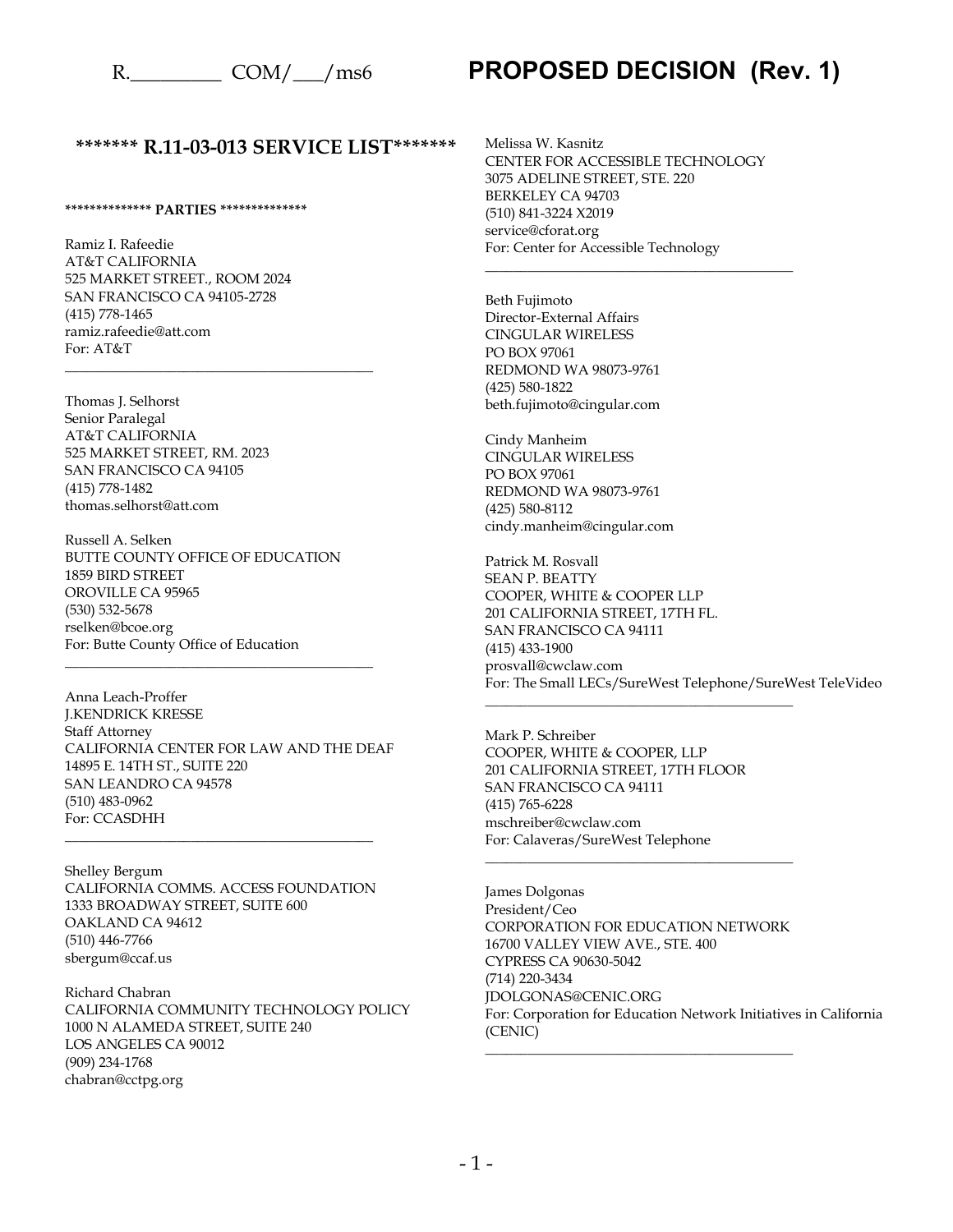Douglas Garrett COX COMMUNICATIONS 3732 MT DIABLO BLVD., STE. 358 LAFAYETTE CA 94549 (925) 310-4494 douglas.garrett@cox.com

Esther Northrup COX COMMUNICATIONS 5651 COPLEY DRIVE SAN DIEGO CA 92111 (858) 836-7308 esther.northrup@cox.com

Suzanne Toller Attorney At Law DAVIS WRIGHT TREMAINE 505 MONTGOMERY STREET, SUITE 800 SAN FRANCISCO CA 94111-6533 (415) 276-6536 suzannetoller@dwt.com For: Cricket Communications, Inc.

Danielle Frappier DAVIS WRIGHT TREMAINE, LLP 1919 PENNSYLVANIA AVE. NW, STE. 800 WASHINGTON DC 20006-3401 (202) 973-4200 daniellefrappier@dwt.com For: Nexus Communications, Inc. \_\_\_\_\_\_\_\_\_\_\_\_\_\_\_\_\_\_\_\_\_\_\_\_\_\_\_\_\_\_\_\_\_\_\_\_\_\_\_\_\_\_\_\_

\_\_\_\_\_\_\_\_\_\_\_\_\_\_\_\_\_\_\_\_\_\_\_\_\_\_\_\_\_\_\_\_\_\_\_\_\_\_\_\_\_\_\_\_

Suzanne K. Toller DAVIS WRIGHT TREMAINE, LLP 505 MONTGOMERY STREET, SUITE 800 SAN FRANCISCO CA 94111-6533 (415) 276-6536 suzannetoller@dwt.com For: Comcast Phone of California, LLC

\_\_\_\_\_\_\_\_\_\_\_\_\_\_\_\_\_\_\_\_\_\_\_\_\_\_\_\_\_\_\_\_\_\_\_\_\_\_\_\_\_\_\_\_

Phil Kaplan DDTPAC 19262 PEBBLE BEACH PLACE NORTHRIDGE CA 91326-1444 (818) 368-1303 philillini@aol.com For: DDTPAC(Telecommunication Access for the Deaf & Disabled Administrative Committee)

Earl Nicholas Selby LAW OFFICES OF EARL NICHOLAS SELBY

\_\_\_\_\_\_\_\_\_\_\_\_\_\_\_\_\_\_\_\_\_\_\_\_\_\_\_\_\_\_\_\_\_\_\_\_\_\_\_\_\_\_\_\_

R. COM/ / ms6 **PROPOSED DECISION (Rev. 1)** 

DISABILITY RIGHTS ADVOCATES EMAIL ONLY EMAIL ONLY CA 00000 pucservice@dralegal.org For: Disability Rights Advocates

Ann Ruth EQUIPMENT PROGRAM ADVISORY COMMITTEE 505 14TH STREET, SUITE 400 OAKLAND CA 94612 (510) 302-1100 annruth1@aol.com For: The Equipment Program Advisory Committee

\_\_\_\_\_\_\_\_\_\_\_\_\_\_\_\_\_\_\_\_\_\_\_\_\_\_\_\_\_\_\_\_\_\_\_\_\_\_\_\_\_\_\_\_

Charles E. Born Manager - Gov'T. & External Affairs FRONTIER TELECOMMUNICATIONS OF CALIF. 9260 E. STOCKTON BLVD. ELK GROVE CA 95624 (916) 686-3570 Charlie.Born@ftr.com For: Frontier Telecommunications of California

\_\_\_\_\_\_\_\_\_\_\_\_\_\_\_\_\_\_\_\_\_\_\_\_\_\_\_\_\_\_\_\_\_\_\_\_\_\_\_\_\_\_\_\_

\_\_\_\_\_\_\_\_\_\_\_\_\_\_\_\_\_\_\_\_\_\_\_\_\_\_\_\_\_\_\_\_\_\_\_\_\_\_\_\_\_\_\_\_

Robert Gnaizda Of Counsel 15 SOUTHGATE AVE., STE. 200 DALY CITY CA 94015 (415) 307-3320 RobertGnaizda@gmail.com For: National Asian American Coalition / Black Economic Council / Latino Business Chamber of Greater Los Angeles

Lewis Golinker ASSISTIVE TECHNOLOGY LAW CENTER 401 EAST STATE STREET, SUITE 300 ITHACA NY 14850 (607) 277-7286 lgolinker@aol.com

\_\_\_\_\_\_\_\_\_\_\_\_\_\_\_\_\_\_\_\_\_\_\_\_\_\_\_\_\_\_\_\_\_\_\_\_\_\_\_\_\_\_\_\_

Jeanne B. Armstrong Attorney GOODIN MACBRIDE SQUERI DAY & LAMPREY LLP 505 SANSOME STREET, SUITE 900 SAN FRANCISCO CA 94111 (415) 392-7900 JArmstrong@GoodinMacBride.com For: CTIA-The Wireless Association

\_\_\_\_\_\_\_\_\_\_\_\_\_\_\_\_\_\_\_\_\_\_\_\_\_\_\_\_\_\_\_\_\_\_\_\_\_\_\_\_\_\_\_\_

Stephen H. Kukta SPRINT NEXTEL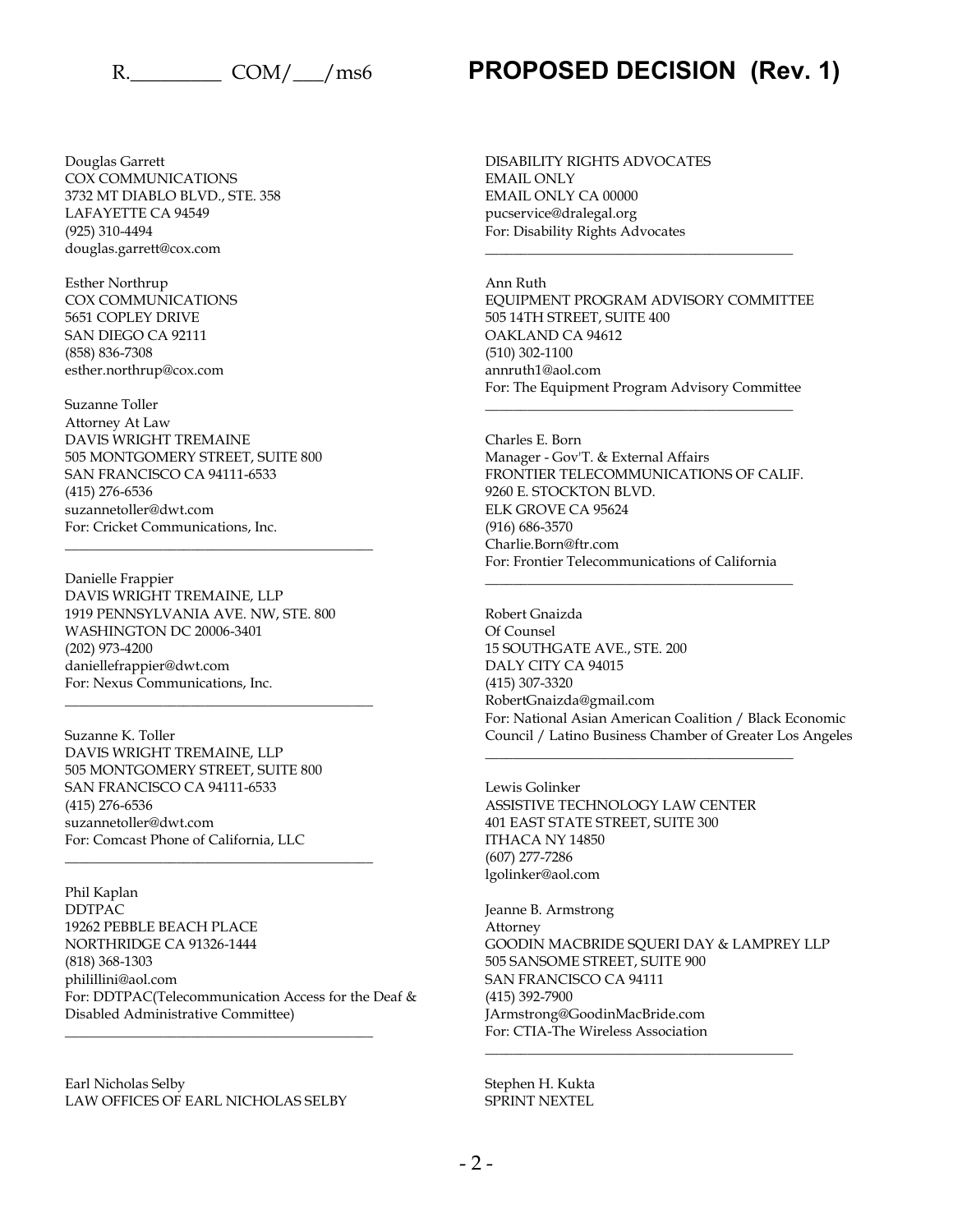530 LYTTON AVENUE, 2ND FLOOR PALO ALTO CA 94301-1705 (650) 323-0990 selbytelecom@gmail.com For: Sprint Nextel

Sarah E. Leeper MANATT, PHELPS & PHILLIPS, LLP ONE EMBARCADERO CENTER 30TH FLOOR SAN FRANCISCO CA 94111 (415) 291-7461 sleeper@manatt.com

\_\_\_\_\_\_\_\_\_\_\_\_\_\_\_\_\_\_\_\_\_\_\_\_\_\_\_\_\_\_\_\_\_\_\_\_\_\_\_\_\_\_\_\_

Jesus G. Roman MCIMETRO ACCESS TRANSMISSION SERVICES 2535 W. HILLCREST DR., MC CAM21LB NEWBURY PARK CA 91320 (805) 499-6832 jesus.g.roman@verizon.com For: VERIZON

\_\_\_\_\_\_\_\_\_\_\_\_\_\_\_\_\_\_\_\_\_\_\_\_\_\_\_\_\_\_\_\_\_\_\_\_\_\_\_\_\_\_\_\_

Olivia B. Wein Attorney At Law NATIONAL CONSUMER LAW CENTER 1001 CONNECTICUT AVE., NW., STE. 510 WASHINGTON DC 20036-5528 (202) 452-6252 owein@nclc.org For: National Consumer Law Center

Martin A. Mattes Attorney At Law NOSSAMAN GUTHNER KNOX & ELLIOTT, LLP 50 CALIFORNIA STREET, 34TH FLOOR SAN FRANCISCO CA 94111-4799 (415) 398-3600 mmattes@nossaman.com For: California Payphone Association

\_\_\_\_\_\_\_\_\_\_\_\_\_\_\_\_\_\_\_\_\_\_\_\_\_\_\_\_\_\_\_\_\_\_\_\_\_\_\_\_\_\_\_\_

\_\_\_\_\_\_\_\_\_\_\_\_\_\_\_\_\_\_\_\_\_\_\_\_\_\_\_\_\_\_\_\_\_\_\_\_\_\_\_\_\_\_\_\_

Peter Hayes PACIFIC BELL TELEPHONE COMPANY 525 MARKET STREET, ROOM 1919 SAN FRANCISCO CA 94105 (415) 778-1473 peter.hayes@att.com

William Nusbaum THE UTILITY REFORM NETWORK SUITE 350 115 SANSOME STREET, SUITE 900 SAN FRANCISCO CA 94104

## R. COM/ / ms6 **PROPOSED DECISION (Rev. 1)**

201 MISSION STREET, STE. 1500 SAN FRANCISCO CA 94105-1831 (415) 572-8358 stephen.h.kukta@sprint.com

Kristin L. Jacobson, Esq. Regulatory Counsel SPRINT NEXTEL CORPORATION 201 MISSION STREET, SUITE 1500 SAN FRANCISCO CA 94105 (707) 816-7583 Kristin.L.Jacobson@sprint.com

Diana Aguirre Director Of Regulatory Affairs TELSCAPE COMMUNICATIONS, INC. (6589) 10440 N. CENTRAL EXPRESSWAY, STE. 700 DALLAS TX 75231 (214) 495-4847 AFLatt@sagetelecom.net For: Telscape, Inc.

\_\_\_\_\_\_\_\_\_\_\_\_\_\_\_\_\_\_\_\_\_\_\_\_\_\_\_\_\_\_\_\_\_\_\_\_\_\_\_\_\_\_\_\_

\_\_\_\_\_\_\_\_\_\_\_\_\_\_\_\_\_\_\_\_\_\_\_\_\_\_\_\_\_\_\_\_\_\_\_\_\_\_\_\_\_\_\_\_

\_\_\_\_\_\_\_\_\_\_\_\_\_\_\_\_\_\_\_\_\_\_\_\_\_\_\_\_\_\_\_\_\_\_\_\_\_\_\_\_\_\_\_\_

Stephanie C. Chen SAMUEL S. KANG THE GREENLINING INSTITUTE EMAIL ONLY EMAIL ONLY CA 00000 (510) 898-0506 stephaniec@greenlining.org For: THE GREENLINING INSTITUTE

Christine Mailloux WILLIAM R. NUSBAUM THE UTILITY REFORM NETWORK 115 SANSOME STREET, SUITE 900 SAN FRANCISCO CA 94104 (415) 929-8876 X-353 cmailloux@turn.org For: TURN

Regina Costa THE UTILITY REFORM NETWORK 115 SANSOME STREET, SUITE 900 SAN FRANCISCO CA 94104 (415) 929-8876 X312 rcosta@turn.org

#### **\*\*\*\*\*\*\*\*\*\* STATE EMPLOYEE \*\*\*\*\*\*\*\*\*\*\***

Natalie Billingsley Division of Ratepayer Advocates RM. 4209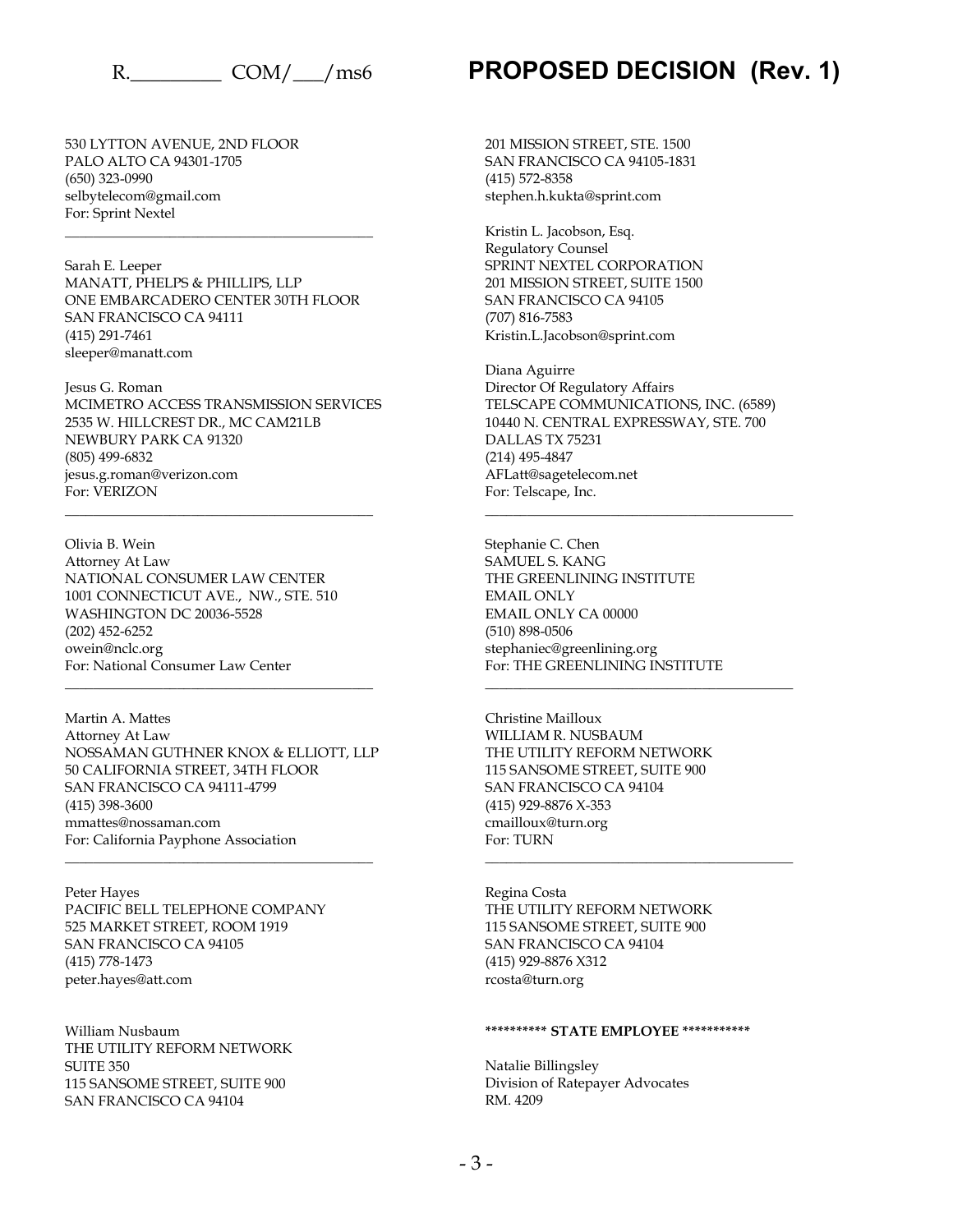(415) 929-8876 bnusbaum@turn.org For: TURN

William D. Wallace Esq. VERIZON WIRELESS 1300 I STREET, N.W., SUITE 400 WEST WASHINGTON DC 20005 (202) 589-3790 Bill.Wallace@VerizonWireless.com

\_\_\_\_\_\_\_\_\_\_\_\_\_\_\_\_\_\_\_\_\_\_\_\_\_\_\_\_\_\_\_\_\_\_\_\_\_\_\_\_\_\_\_\_

Mike Bagley JOYCE MASAMITSU VERIZON WIRLESS BUILDING E. THIRD FLOOR 15505 SAND CANYON AVENUE IRVINE CA 92618 Michael.Bagley1@VerizonWireless.com

Hien Vo Legal Division RM. 5135 505 Van Ness Avenue San Francisco CA 94102 3298 (415) 703-3651 hcv@cpuc.ca.gov For: DRA

Leon M. Bloomfield WILSON & BLOOMFIELD, LLP EMAIL ONLY EMAIL ONLY CA 00000 (510) 625-8250 lmb@wblaw.net For: T-Mobile West Corporation d/b/a T-Mobile/Omnipoint Communications, Inc. \_\_\_\_\_\_\_\_\_\_\_\_\_\_\_\_\_\_\_\_\_\_\_\_\_\_\_\_\_\_\_\_\_\_\_\_\_\_\_\_\_\_\_\_

Thomas Foley Executive Director WORLD INSTITUTE ON DISABILITY 510-16HT STREET, SUITE 100 OAKLAND CA 94612 (510) 251-4312 tom@wid.org

Cherrie Conner Communications Division AREA 3-D 505 Van Ness Avenue San Francisco CA 94102 3298 (415) 703-2767 chr@cpuc.ca.gov

Bezawit Dilgassa

505 Van Ness Avenue San Francisco CA 94102 3298 (415) 703-1368 nxb@cpuc.ca.gov

Maribeth A. Bushey Administrative Law Judge Division RM. 5017 505 Van Ness Avenue San Francisco CA 94102 3298 (415) 703-3362 mab@cpuc.ca.gov

Peter Y. Chang Communications Division AREA LOSA 320 West 4th Street Suite 500 Los Angeles CA 90013 (213) 576-7079 pyc@cpuc.ca.gov

Christopher Chow Executive Division RM. 5301 505 Van Ness Avenue San Francisco CA 94102 3298 (415) 703-2234 crs@cpuc.ca.gov

Nathan Christo Safety and Enforcement Division AREA 2-E 505 Van Ness Avenue San Francisco CA 94102 3298 (415) 703-1069 nc2@cpuc.ca.gov

Adam Clark Communications Division AREA 3-E 505 Van Ness Avenue San Francisco CA 94102 3298 (415) 703-5212 ajc@cpuc.ca.gov

Fe N. Lazaro Communications Division AREA 3-D 505 Van Ness Avenue San Francisco CA 94102 3298 (415) 703-2627 fnl@cpuc.ca.gov

Alik Lee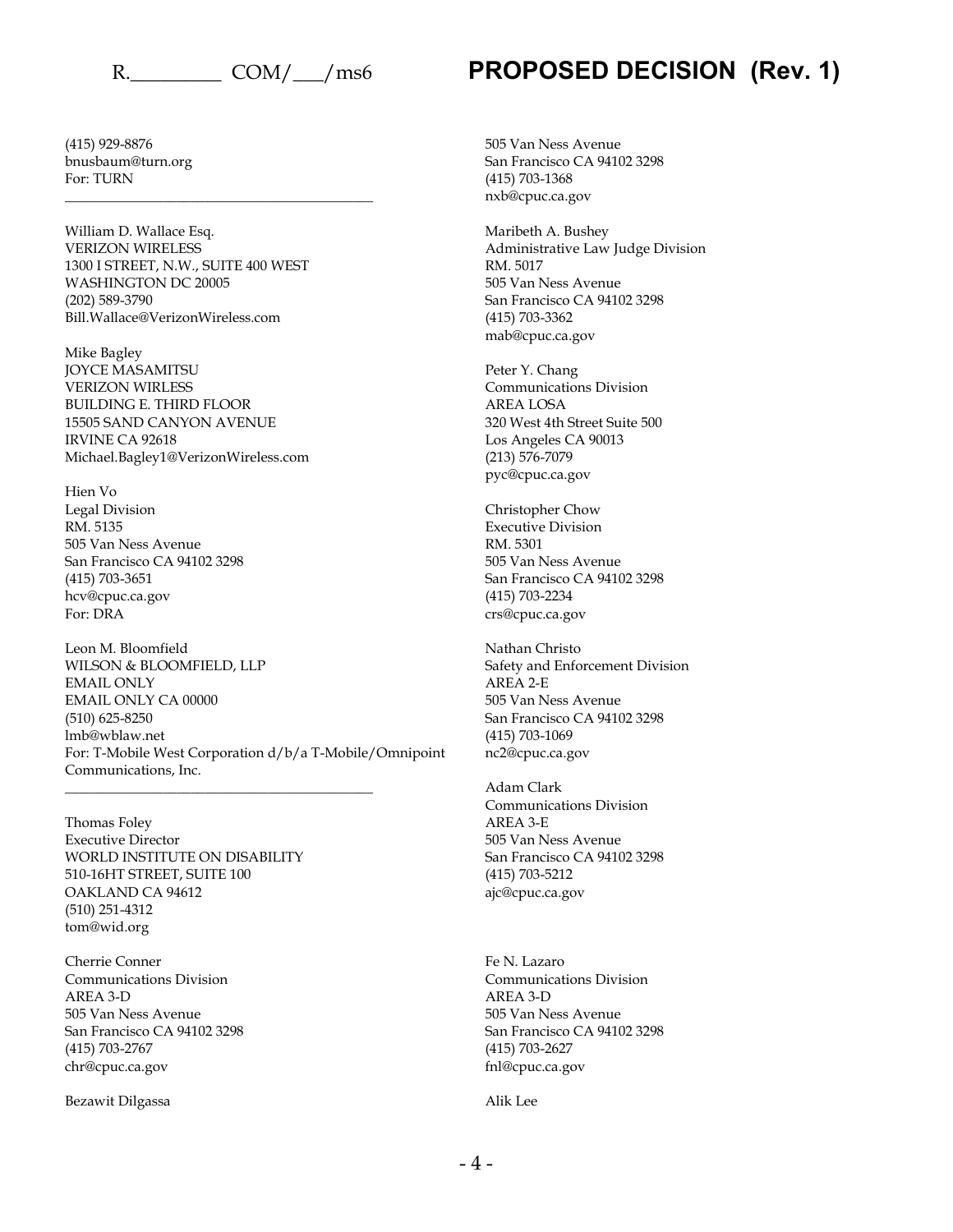Safety and Enforcement Division AREA 2-E 505 Van Ness Avenue San Francisco CA 94102 3298 (415) 703-5269 bez@cpuc.ca.gov

Faline Fua Communications Division AREA 3-E 505 Van Ness Avenue San Francisco CA 94102 3298 (415) 703-1989 fua@cpuc.ca.gov

Robert Haga Legal Division RM. 5137 505 Van Ness Avenue San Francisco CA 94102 3298 (415) 703-2538 rwh@cpuc.ca.gov

Xiao Selena Huang Division of Ratepayer Advocates RM. 4102 505 Van Ness Avenue San Francisco CA 94102 3298 (415) 703-5247 xsh@cpuc.ca.gov

William Johnston Executive Division RM. 5141 505 Van Ness Avenue San Francisco CA 94102 3298 (415) 703-2124 wej@cpuc.ca.gov

Michele M. King Division of Ratepayer Advocates RM. 4209 505 Van Ness Avenue San Francisco CA 94102 3298 (415) 703-1349 mki@cpuc.ca.gov

Sindy J. Yun Legal Division RM. 4300 505 Van Ness Avenue San Francisco CA 94102 3298 (415) 703-1999 sjy@cpuc.ca.gov

## R. COM/ / ms6 **PROPOSED DECISION (Rev. 1)**

Division of Ratepayer Advocates RM. 4209 505 Van Ness Avenue San Francisco CA 94102 3298 (415) 703-2050 ayo@cpuc.ca.gov

Janeen L. Long Safety and Enforcement Division 320 West 4th Street Suite 500 Los Angeles CA 90013 (213) 576-7109 jl3@cpuc.ca.gov

Richard Maniscalco Communications Division AREA 3-E 505 Van Ness Avenue San Francisco CA 94102 3298 (415) 703-2005 rcm@cpuc.ca.gov

Elizabeth Podolinsky Executive Division RM. 5303 505 Van Ness Avenue San Francisco CA 94102 3298 (415) 703-3201 pod@cpuc.ca.gov

Benjamin Schein Communications Division AREA 3-D 505 Van Ness Avenue San Francisco CA 94102 3298 (415) 703-1088 bda@cpuc.ca.gov

Roxanne Scott Communications Division AREA 3-E 505 Van Ness Avenue San Francisco CA 94102 3298 (415) 703-5263 rs2@cpuc.ca.gov

Hugh Osborne AT&T SERVICES, INC. 525 MARKET ST., ROOM 2028 SAN FRANCISCO CA 94105 (415) 778-1490 hugh.osborne@att.com

Len Canty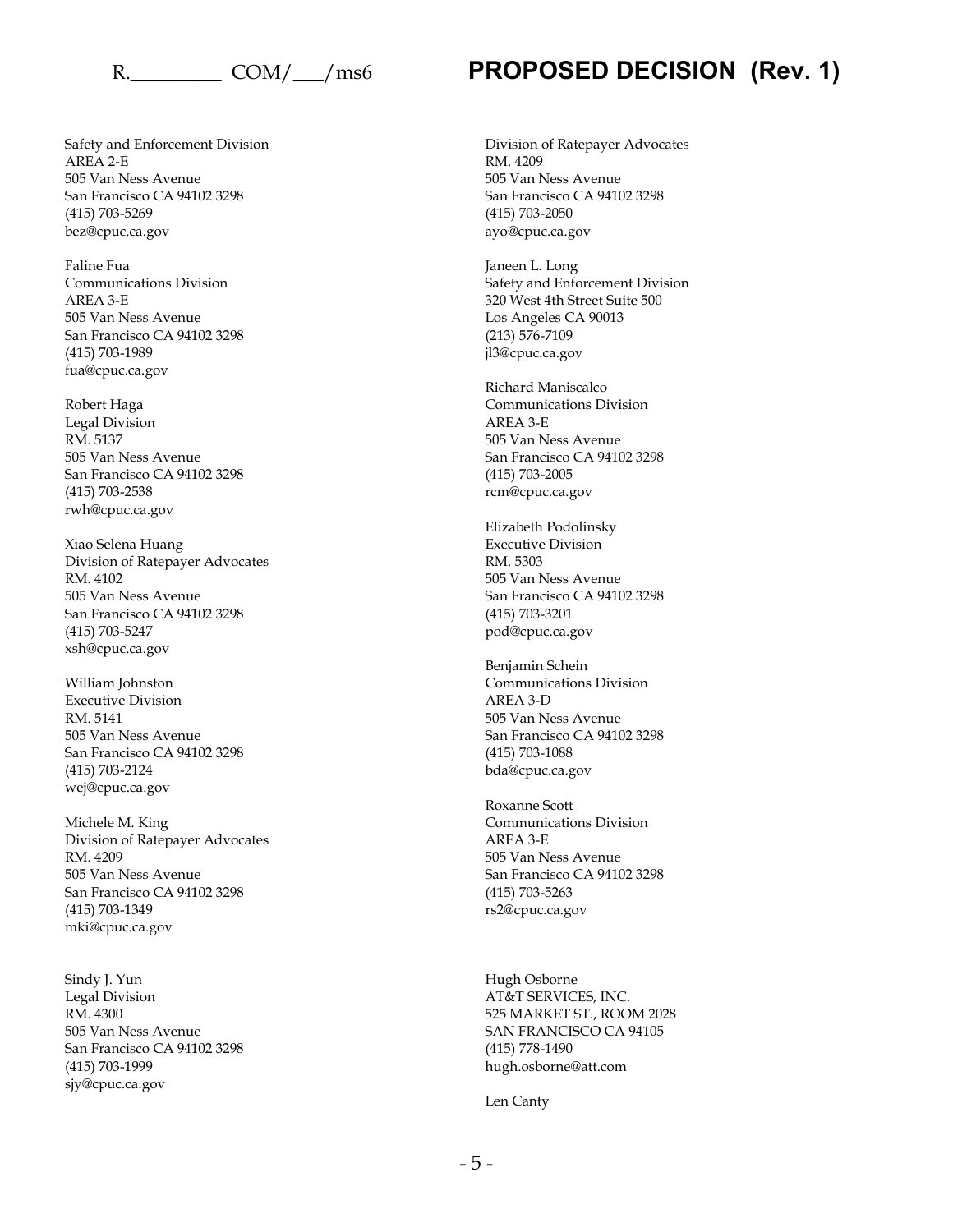#### **\*\*\*\*\*\*\*\*\* INFORMATION ONLY \*\*\*\*\*\*\*\*\*\***

John L. Darby ADMINISTRATIVE COMMITTEE, DDTP 1661 PINE STREET, APT.443 SAN FRANCISCO CA 94109-0416 (415) 447-5757 birdarby@yahoo.com

Ross Allen Buntrock ARENT FOX LLP 1050 CONNECTICUT AVENUE, NW, 7TH FLOOR WASHINGTON DC 20036-5339 (202) 857-5734 Buntrock.Ross@ArentFox.com

Michael Arrigo 7516 FOUNTAIN AVENUE W. HOLLYWOOD CA 90046 (323) 876-1414 michaelanthony@adelphi.net

Edy Tardeo AT&T CALIFORNIA 525 MARKET STREET, 19TH FLOOR NO. 50 SAN FRANCISCO CA 94105 (415) 778-1311 edwina.tardeo@att.com

Jeffrey Mondon Dir - Regulatory AT&T CALIFORNIA 525 MARKET STREET, ROOM 1924 SAN FRANCISCO CA 94105 (415) 778-1475 jeffrey.mondon@att.com

Michael Foreman Associate Director-State Regulatory AT&T CALIFORNIA 525 MARKET STREET, 19TH FLOOR 30 SAN FRANCISCO CA 94105 (415) 778-1474 michael.foreman@att.com

Douglas Garrett COX CALIFORNIA TELCOM, LLC 3732 MT. DIABLO BLVD., SUITE 358 LAFAYETTE CA 94549 (925) 310-4494 douglas.garrett@cox.com

Marcie Evans COX COMMUNICATIONS

## R. COM/ / ms6 **PROPOSED DECISION (Rev. 1)**

Chairman BLACK ECONOMIC COUNCIL 484 LAKE PARK AVE., SUITE 338 OAKLAND CA 94610 (510) 452-1337 lencanty@BlackEconomicCouncil.org

Glenn Semow CALIFORNIA CABLE & TELECOMM. ASSOC. 1001 K ST., FL. 2 SACRAMENTO CA 95814-3832 (510) 628-8043 grs@calcable.org

Anita Taff-Rice Counsel **CALTEL** 1547 PALOS VERDES, 298 WALNUT CREEK CA 94597 (415) 699-7885 anitataffrice@earthlink.net

Betty Sanders Dir - Reg. Affairs CHARTER FIBERLINK CA-CCO, LLC EMAIL ONLY EMAIL ONLY CA 00000 (314) 288-3259 betty.sanders@chartercom.com For: Charter Communications (Charter Fiberlink CA-CCO, LLC)

John A. Gutierrez COMCAST CABLE COMMUNICATIONS, INC. 3055 COMCAST PLACE LIVERMORE CA 94551 (925) 424-0164 John\_Gutierrez@cable.comcast.com

\_\_\_\_\_\_\_\_\_\_\_\_\_\_\_\_\_\_\_\_\_\_\_\_\_\_\_\_\_\_\_\_\_\_\_\_\_\_\_\_\_\_\_\_

E. Garth Black Attorney At Law COOPER, WHITE & COOPER, LLP 201 CALIFORNIA STREET, 17TH FLOOR SAN FRANCISCO CA 94111 (415) 433-1900 gblack@cwclaw.com

Judy Pau DAVIS WRIGHT TREMAINE LLP EMAIL ONLY EMAIL ONLY CA 00000-0000 (415) 276-6587 judypau@dwt.com

Winston Ching DDTPAC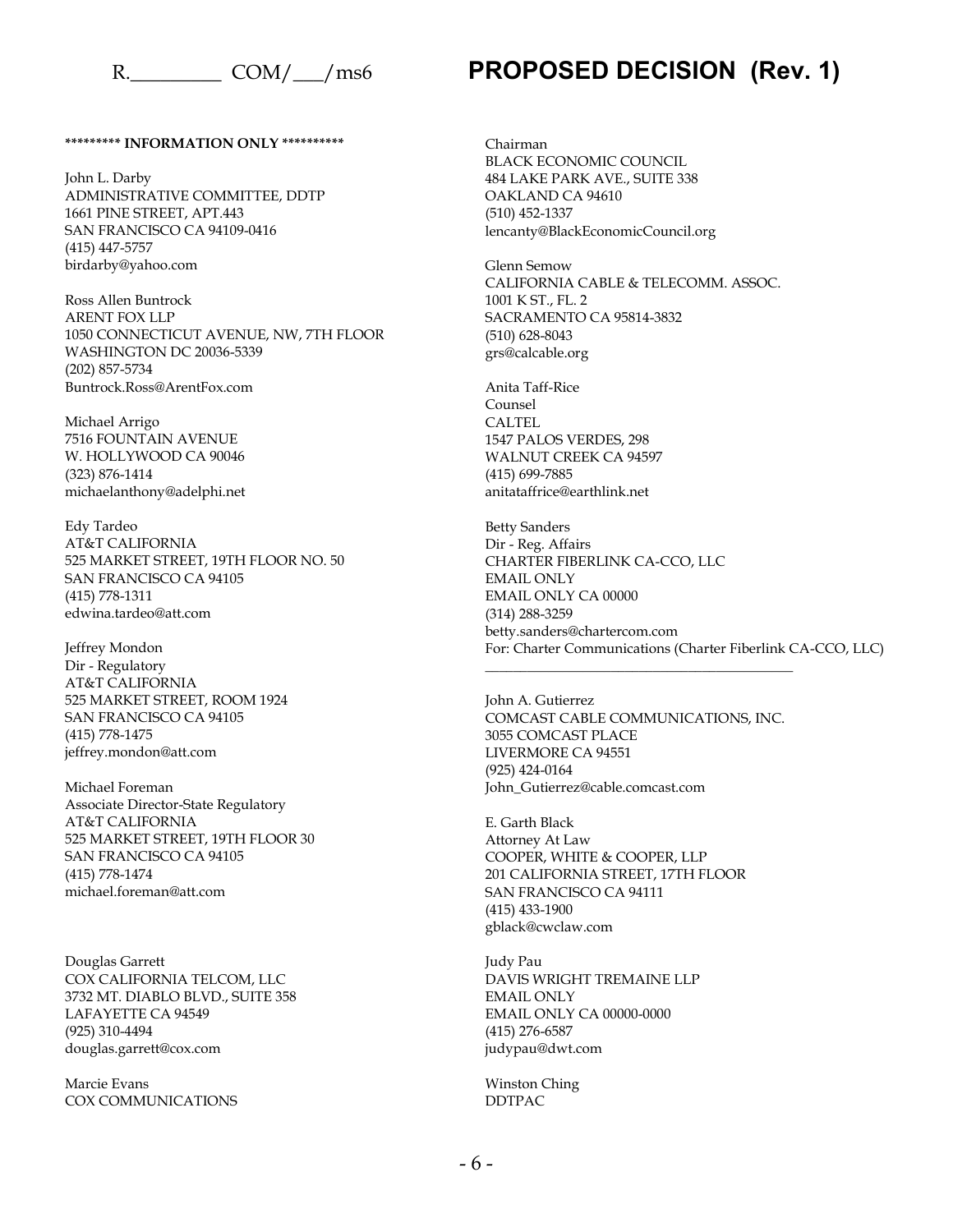5651 COPLEY DRIVE SAN DIEGO CA 92111 (858) 836-7313 Marcie.Evans@cox.com

Marcie Evans COX COMMUNICATIONS 5651 COPLEY DRIVE SAN DIEGO CA 92111 (858) 836-7313 marcie.evans@cox.com

Laurie Itkin Dir. CRICKET COMMUNICATIONS, INC. 10307 PACIFIC CENTER COURT SAN DIEGO CA 92121 (858) 882-6226 LItkin@leapwireless.com

Melissa Slawson DAVIS WRIGHT TREMAINE EMAIL ONLY EMAIL ONLY CA 00000 MelissaSlawson@dwt.com

DAVIS WRIGHT TREMAINE LLP EMAIL ONLY EMAIL ONLY CA 00000 (415) 276-6500 dwtcpucdockets@dwt.com

Adam Shoemaker DAVIS WRIGHT TREMAINE LLP EMAIL ONLY EMAIL ONLY CA 00000 AdamShoemaker@dwt.com

Jane Whang Attorney DAVIS WRIGHT TREMAINE LLP 505 MONTGOMERY STREET, SUITE 800 SAN FRANCISCO CA 94111-6533 (415) 276-6500 janewhang@dwt.com

Bill Stobbe MISSION CONSULTING 555 CAPITOL MALL, STE. 600 SACRAMENTO CA 95814-4581 (916) 446-5624 bstobbe@missionconsulting.com

Aaron J. Lewis NATIONAL ASIAN AMERICAN COALITION 2133 GRANT STREET, 1 BERKELEY CA 94703 winson8@comcast.net

Joe Chicoine Manager-State Government Affairs FRONTIER COMMUNICATIONS 9260 E. STOCKTON BLVD ELK GROVE CA 95624 (916) 686-3588 Joe.Chicoine@ftr.com

Phyllis A. Whitten Assoc. Gen. Counsel - West Region FRONTIER COMMUNICATIONS 9260 E. STOCKTON BLVD. ELK GROVE CA 95624 (916) 686-3117 Phyllis.Whitten@ftr.com

Gilbert Deltoro GREATCALL, INC. - JITTERBUG 12680 HIGH BLUFF DRIVE, STE 310 SAN DIEGO CA 92130 gilbert.deltoro@jitterbug.com

Marilyn Finn HEARING LOSS ASSOCIATION OF CA 101 LAFAYETTE CIRCLE, APT. 1 LAFAYETTE CA 94549 (925) 284-2847

Faye Kuo 154 IH S 35, STE 225 AUSTIN TX 78704 fkuo@c-s-d.org

Jorge Corralejo Chairman / President LAT. BUS. CHAMBER OF GREATER L.A. 634 S. SPRING STREET, STE 600 LOS ANGELES CA 90014 (213) 347-0008 JCorralejo@LBCgla.org

Jacqueline R. Kinney Principal Consultant SENATE COMMITTEE ENERGY, UTILITIES & COM STATE CAPITOL, ROOM 5046 SACRAMENTO CA 95814 (916) 651-4107 jacqueline.kinney@sen.ca.gov

Linda Burton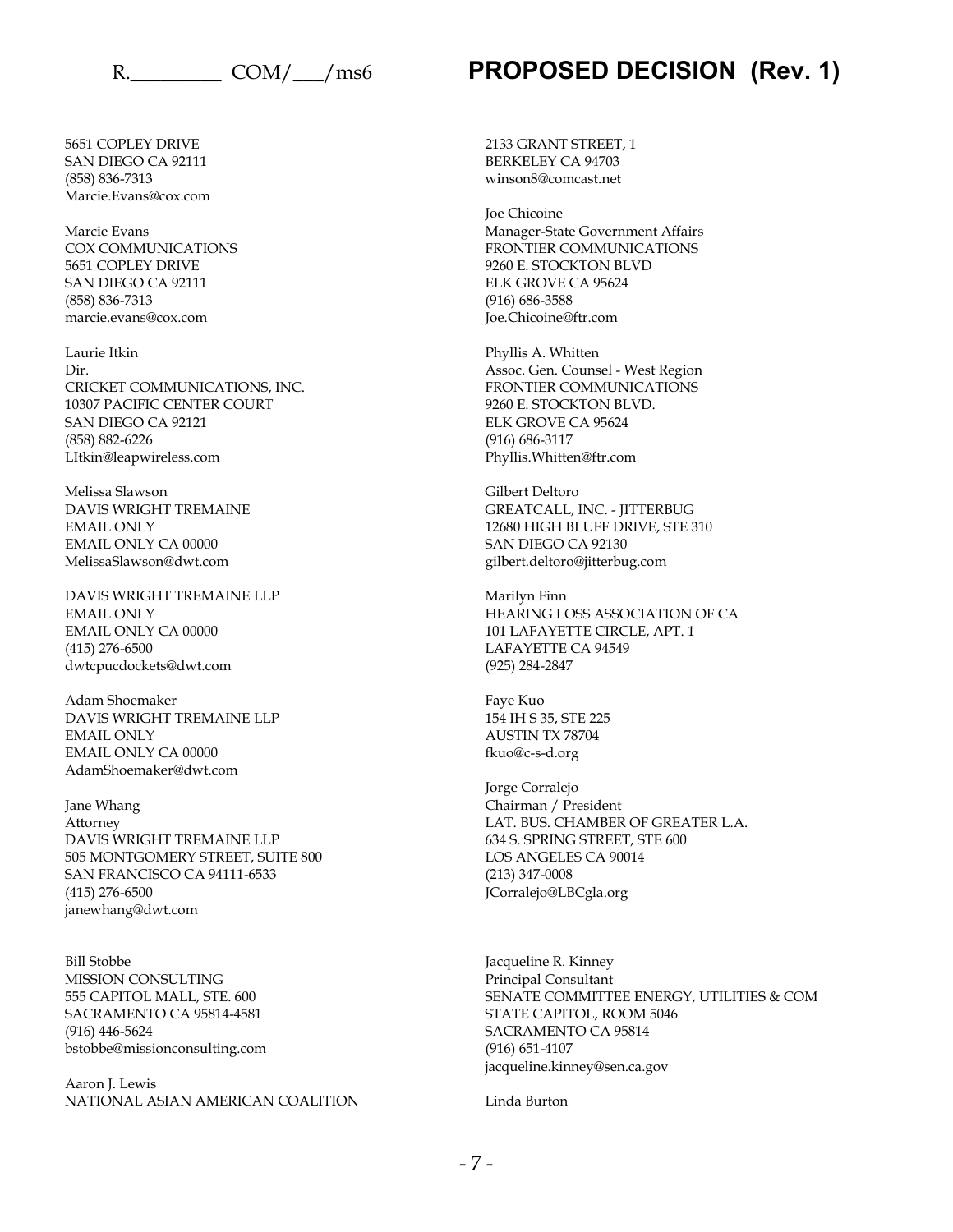15 SOUTHGATE AVE., STE. 200 DALY CITY CA 94015 (650) 952-0522 X-235 alewis@naacoalition.org

Faith Bautista President & Ceo NATIONAL ASIAN AMERICAN COALITION 15 SOUTHGATE AVE., STE. 200 DALY CITY CA 94015 (650) 952-0522 bautistafaith@yahoo.com

Shalini Swaroop Sr. Staff Attorney NATIONAL ASIAN AMERICAN COALITION 15 SOUTHGATE AVE., STE. 200 DALY CITY CA 94015 (650) 953-0522 X-231 sswaroop@naacoalition.org

Charles Harak NATIONAL CONSUMER LAW CENTER 7 WINTHROP SQUARE, 4TH FLOOR BOSTON MA 02110 (617) 523-8010 charak@nclc.org

David Discher Attorney At Law PACIFIC BELL TELEPHONE COMPANY 525 MARKET STREET, RM. 2027 SAN FRANCISCO CA 94105 (415) 778-1464 david.discher@att.com

Mark Seeger 1524 IH S 35, STE 225 AUSTIN TX 78704 mseeger@c-s-d.org

Samuel Kang Managing Attorney THE GREENLINING INSTITUTE 1918 UNIVERSITY AVE., 2ND FLOOR BERKELEY CA 94704 (510) 926-4001 samuelk@greenlining.org

Margaret Tobias Attorney At Law TOBIAS LAW OFFICE 460 PENNSYLVANIA AVE SAN FRANCISCO CA 94107 (415) 641-7833

## R. COM/ / ms6 **PROPOSED DECISION (Rev. 1)**

SIERRA TELEPHONE COMPANY, INC. PO BOX 219 OAKHURST CA 93644-0219 (559) 642-0229 lindab@stcg.net

Christy Doleshal SOLIX, INC. 100 S. JEFFERSON ROAD WHIPPANY NJ 07981 (973) 581-5242 cdolesh@solixinc.com

Jack Donovan SOLIX, INC. 100 S. JEFFERSON ROAD WHIPPANY NJ 07981 (973) 581-5200 jdonova@solixinc.com

Karen Haith SOLIX, INC. 100 S. JEFFERSON ROAD WHIPPANY NJ 07981 (973) 581-6718 khaith@solixinc.com

Jeffrey Salazar SOUTHERN CALIFORNIA GAS COMPANY 555 WEST FIFTH STREET, GT14D6 LOS ANGELES CA 90013 JLSalazar@SempraUtilities.com

Enrique Gallardo Legal Counsel THE GREENLINING INSTITUTE 1918 UNIVERSITY AVE., 2ND FLOOR BERKELEY CA 94704-1051 (510) 926-4017 enriqueg@greenlining.org

Donald C. Eachus VERIZON CALIFORNIA, INC. EMAIL ONLY EMAIL ONLY CA 00000 (805) 372-7626 don.eachus@verizon.com

Justine Weldon 760 NORTH POINT STREET SUITE 101 SAN FRANCISCO CA 94109 (415) 474-4189

WORLD INSTITUTE ON DISABILITY 510-16TH STREET, STE. 100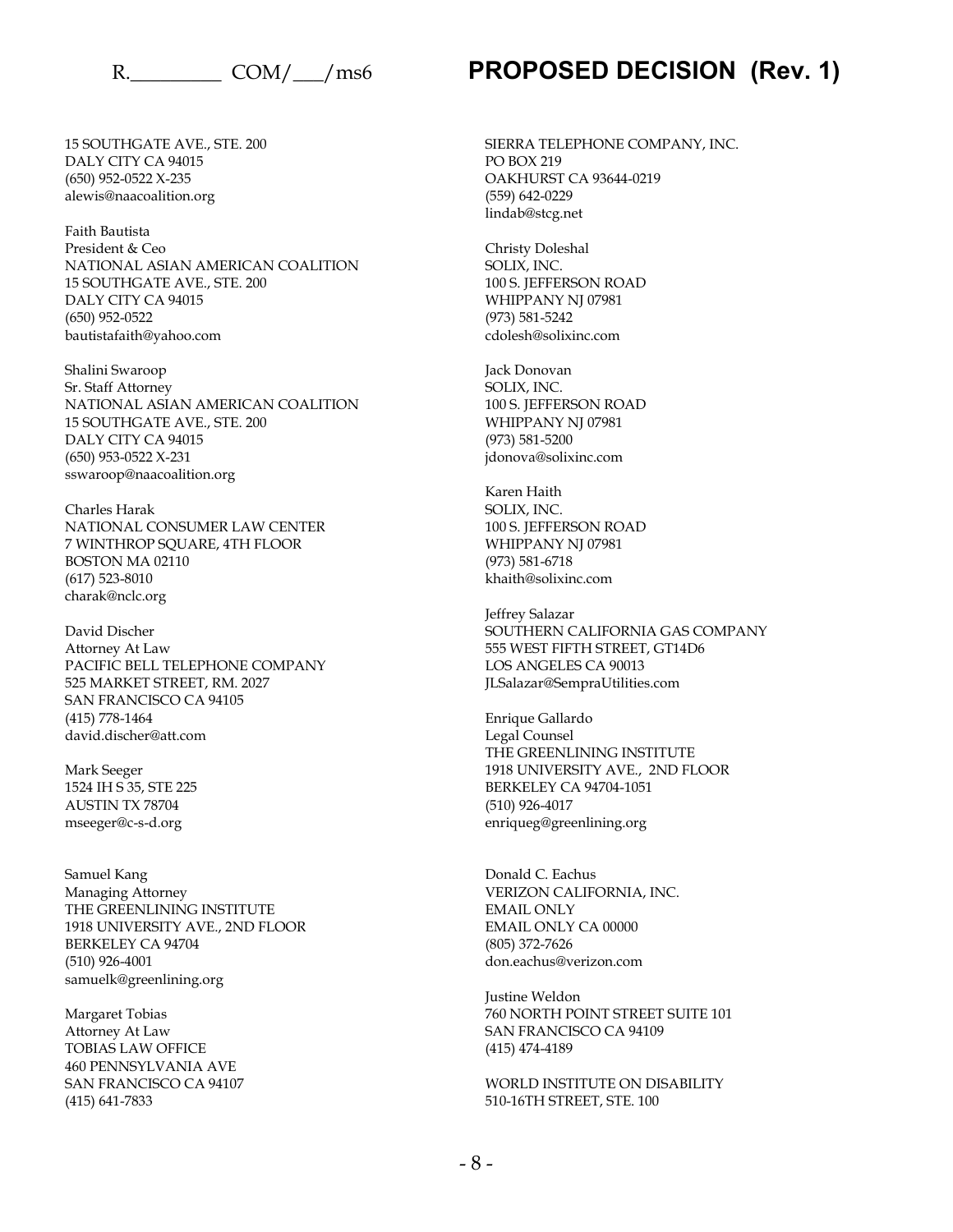marg@tobiaslo.com

Regina Tochterman 1506 WENTWORTH AVENUE SACRAMENTO CA 95822 (916) 456-1663 RegGreco@yahoo.com

Aaron J. Lewis UC-HASTINGS COLLEGE OF LAW 1472 FILBERT ST., APT. 408 SAN FRANCISCO CA 94109 (530) 400-9136 aaron.joseph.lewis@gmail.com

Jacque Lopez VERIZON CALIFORNIA INC. 2535 W. HILLCREST DR., MC CAM21LB NEWBURY PARK CA 91320 (805) 499-6179 jacque.lopez@verizon.com

Lorraine A. Kocen VERIZON CALIFORNIA INC. 2535 W. HILLCREST DRIVE, CAM21LS NEWBURY PARK CA 91320 (805) 498-3293 lorraine.kocen@verizon.com

Phillip L. Cleverly VERIZON CALIFORNIA INC. 112 S LAKEVIEW CANYON RD, CA501LS THOUSAND OAKS CA 91362 (805) 372-7861 phillip.cleverly@verizon.com

OAKLAND CA 94612-1500

**\*\*\*\*\*\*\*\*\*\*\*\*** *END OF* **R.11-03-013 SERVICE LIST \*\*\*\*\*\*\*\*\*\*\***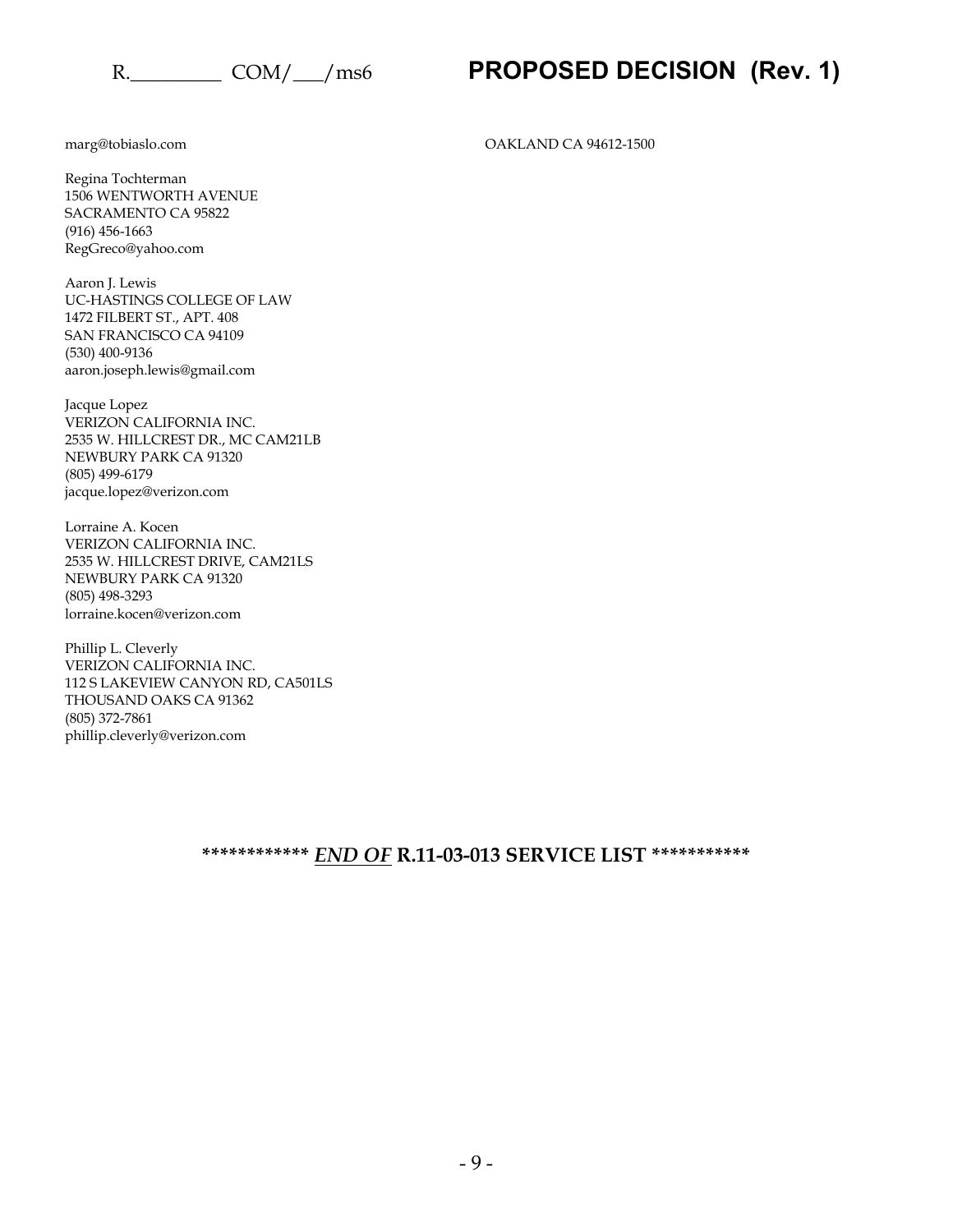| Name                               | <b>Email Address</b>                    | Organization                              |  |
|------------------------------------|-----------------------------------------|-------------------------------------------|--|
| Jonathan Lakritz                   | jonathan.lakritz@cpuc.ca.gov            | <b>CPUC / Communications Division</b>     |  |
| Linda Gustafson                    | linda.gustafson@cpuc.ca.gov             | <b>CPUC / Communications Division</b>     |  |
| <b>Name</b>                        | <b>Email Address</b>                    | <b>Organization / Department</b>          |  |
| Penney Legakis                     | penney.legakis@cpuc.ca.gov              | <b>CPUC / Communications Division</b>     |  |
|                                    |                                         | <b>California Communications Access</b>   |  |
| <b>Shelley Bergum</b>              | sbergum@ddtp.org                        | Foundation                                |  |
|                                    |                                         | <b>California Communications Access</b>   |  |
| Barry Saudan<br><b>Jeff Dahlen</b> | bsaudan@ddtp.org<br>jeff@words-plus.com | Foundation                                |  |
| Josh Witt                          |                                         | Words +, Inc.                             |  |
|                                    | josh.witt@mayer-johnson.com             | DynaVox Mayer-Johnson                     |  |
| Kristen Kronfeld                   | kek.cons@prentrom.com                   | <b>PRC</b>                                |  |
| Cheryl Beitzel                     | clb@prentrom.com                        | <b>PRC</b>                                |  |
| Jacob Faircloth                    | jacob.faircloth@toby-churchill.com      | Toby-Churchill                            |  |
| Ceasar Seabron                     | ccseabron@live.com                      | n/a<br>Communication Tech. Education Ctr. |  |
| Al Millan                          | rockbot@att.net                         | Sacramento                                |  |
| Dr. Marilyn J.                     |                                         |                                           |  |
| <b>Buzolich</b>                    | jmbuzolich@gmail.com                    | <b>ACTS</b>                               |  |
| <b>Bill Barnaby</b>                | wbarnaby@csha.org                       | CA Speech-Language-Hearing Assn. (CSHA)   |  |
| Lindsay Bariani                    | lindsay.bariani@hamiltonrelay.com       | <b>Hamilton Relay</b>                     |  |
| Dr. Bob Segalman                   | drsts@comcast.net                       |                                           |  |
| <b>Todd Metzler</b>                | todd.metzler@toby-churchill.com         | Toby-Churchill                            |  |
| <b>Bill O'Sullivan</b>             | bosullivan@missionconsulting.com        | <b>Mission Consulting</b>                 |  |
| Carrie McCormick                   | carrie@yescit.com                       | CJT Enterprises, Inc. (mounting)          |  |
| <b>Kathy Daigle</b>                | thedaiglegirls@gmail.com                | Parent of SGD user                        |  |
| Jacqueline Jackson                 | jmsjackson4967@gmail.com                | Blind/Low-Vision Rep EPAC                 |  |
| Molly Doyle                        | mdoyle@dhs.lacounty.gov                 | Rancho Los Amigos                         |  |
| Ruthie Nazarian                    | ruthie@malkacomm.com                    | Malka Communications Group, Inc.          |  |
| Ileana Winterhalter                | IW2924@att.com                          | AT&T                                      |  |
| <b>Phil Saines</b>                 | Phil.Saines@tobiiati.com                | Tobii/ATI                                 |  |
| Dmitri Belser                      | dbelser@cforat.org                      | Center for Accessable Technology          |  |
| Paul Mortola                       | slomortola@aol.com                      | Central Coast Assistive Technology Center |  |
|                                    |                                         | Forbes Norris ALS Research and Treatment  |  |
| Amy Roman                          | amy.roman@sbcglobal.net                 | Center                                    |  |
| Robert Segalman                    | drsts@comcast.net                       |                                           |  |
| <b>Margaret Perkins</b>            | mcp.cons@prentrom.com                   | <b>PRC</b>                                |  |
| Dave Hershberger                   | daveh@saltillo.com                      | Saltillo                                  |  |
|                                    |                                         | Cerebral Palsey Lakeview School and       |  |
| <b>Travis Tallman</b>              | Travis.tallman@njid.org                 | Chidlren's Center                         |  |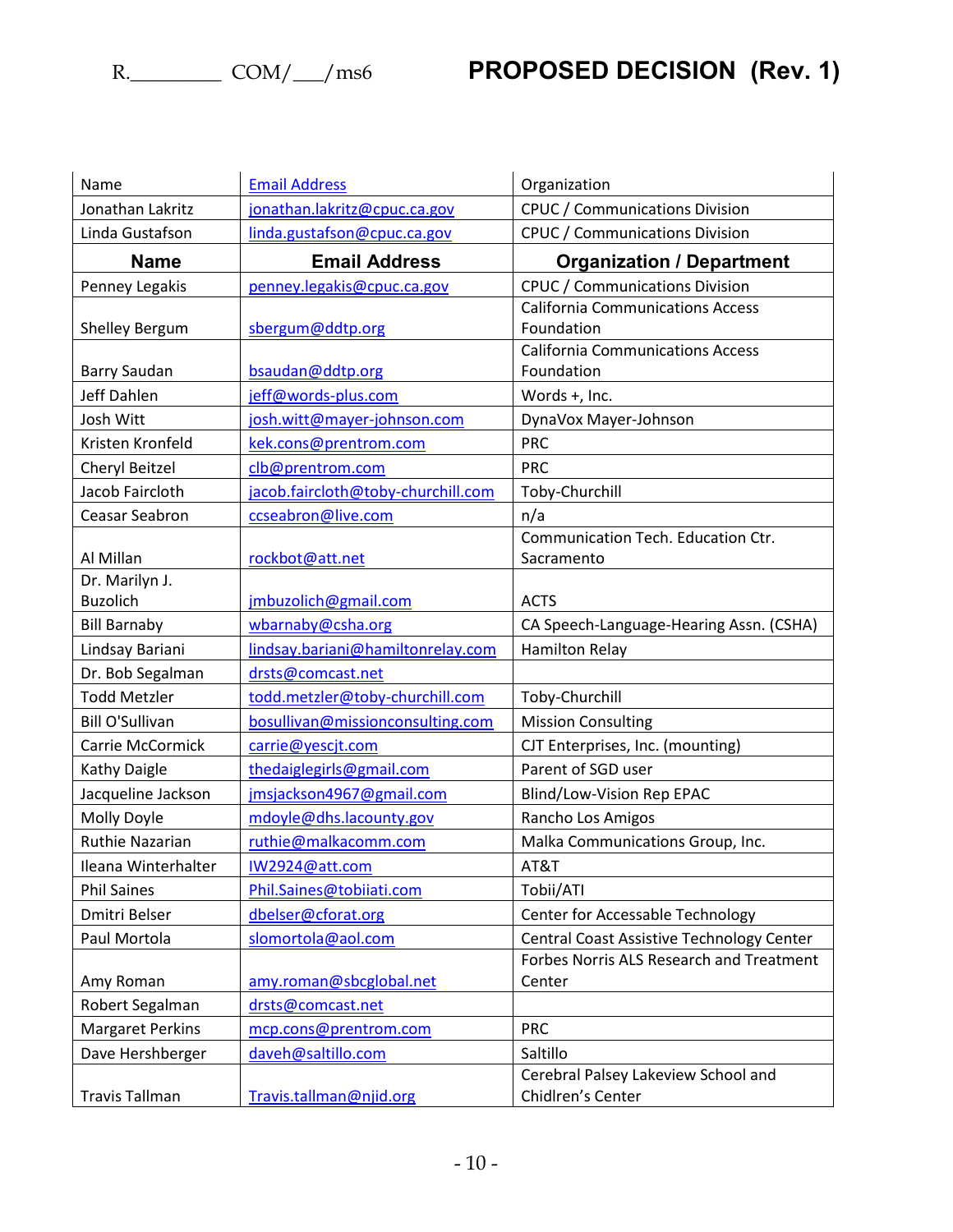|                      |                               | California State University Dominguez Hills   |
|----------------------|-------------------------------|-----------------------------------------------|
|                      |                               | & Orange County Department of Education       |
|                      |                               | / College of Extended & International         |
| Paul Richard         | prichard@ocde.us              | Education                                     |
| <b>Name</b>          | <b>Email Address</b>          | <b>Organization / Department</b>              |
|                      |                               | California State University Northridge /      |
|                      | codtraining@csun.edu          | <b>Center on Disabilities</b>                 |
|                      |                               | California State University Northridge / The  |
| Jesse Knepper        | Jesse.Knepper@csun.edu        | <b>Tseng College</b>                          |
|                      |                               | California State University Northridge / The  |
| <b>Barb Frye</b>     | Barb.Frye@csun.edu            | <b>Tseng College</b>                          |
|                      |                               | California State University San Diego /       |
|                      |                               | Department of Administration,                 |
|                      |                               | Rehabilitation and Postsecondary              |
| Caren Sax            | csax@mail.sdsu.edu            | Education                                     |
|                      |                               | San Francisco State University /              |
|                      |                               | <b>Department of Special</b>                  |
|                      |                               | <b>Education/Communicative Disorders</b>      |
| Nancy B. Robinson    | nancyr@sfsu.edu               | Program                                       |
| <b>Matthew Rouse</b> | matt.rouse@biola.edu          | <b>Biola University</b>                       |
|                      |                               | California State University, Chico /          |
| Suzanne B. Miller    | sbmiller@csuchico.edu         | <b>Communication Sciences and Disorders</b>   |
|                      |                               | California State University, Dominguez Hills  |
|                      |                               | / College of Extended & International         |
| Margaret Dee Parker  | mparker@csudh.edu             | Education                                     |
|                      |                               | California State University, East Bay /       |
|                      |                               | Department of Communicative Sciences          |
| Nidhi Mahendra       | nidhi.mahendra@csueastbay.edu | and Disorders                                 |
|                      |                               | California State University, Fresno /         |
|                      |                               | Department of Communicative Disorders         |
| Dr. Don Freed        | donfr@csufresno.edu           | and Deaf Studies                              |
|                      |                               | California State University, Fullerton /      |
|                      |                               | College of Communications Department of       |
| John Reinard         | jreinard@fullerton.edu        | <b>Human Communication Studies</b>            |
| Carolyn Conway       |                               | California State University, Long Beach /     |
| Madding              | carolyn.madding@csulb.edu     | Department of Communicative Disorders         |
|                      |                               | California State University, Los Angeles /    |
| Edward S. Klein      | eklein@cslanet.calstatela.edu | Department of Communication Disorders         |
|                      |                               | California State University, Northridge /     |
| Sinclair, J. Stephen | steve.sinclair@csun.edu       | <b>Communication Disorders &amp; Sciences</b> |
| Celeste Roseberry-   |                               | California State University, Sacramento /     |
| McKibbin             | celeste@csus.edu;             | Speech Pathology & Audiology                  |
|                      |                               | California State University, Sacramento /     |
| Lynda Oldenburg,     | oldenburgls@csus.edu          | Speech Pathology & Audiology                  |
| Suzanne Moineau      | SMoineau@csusm.edu            | California State University, San Marcos /     |